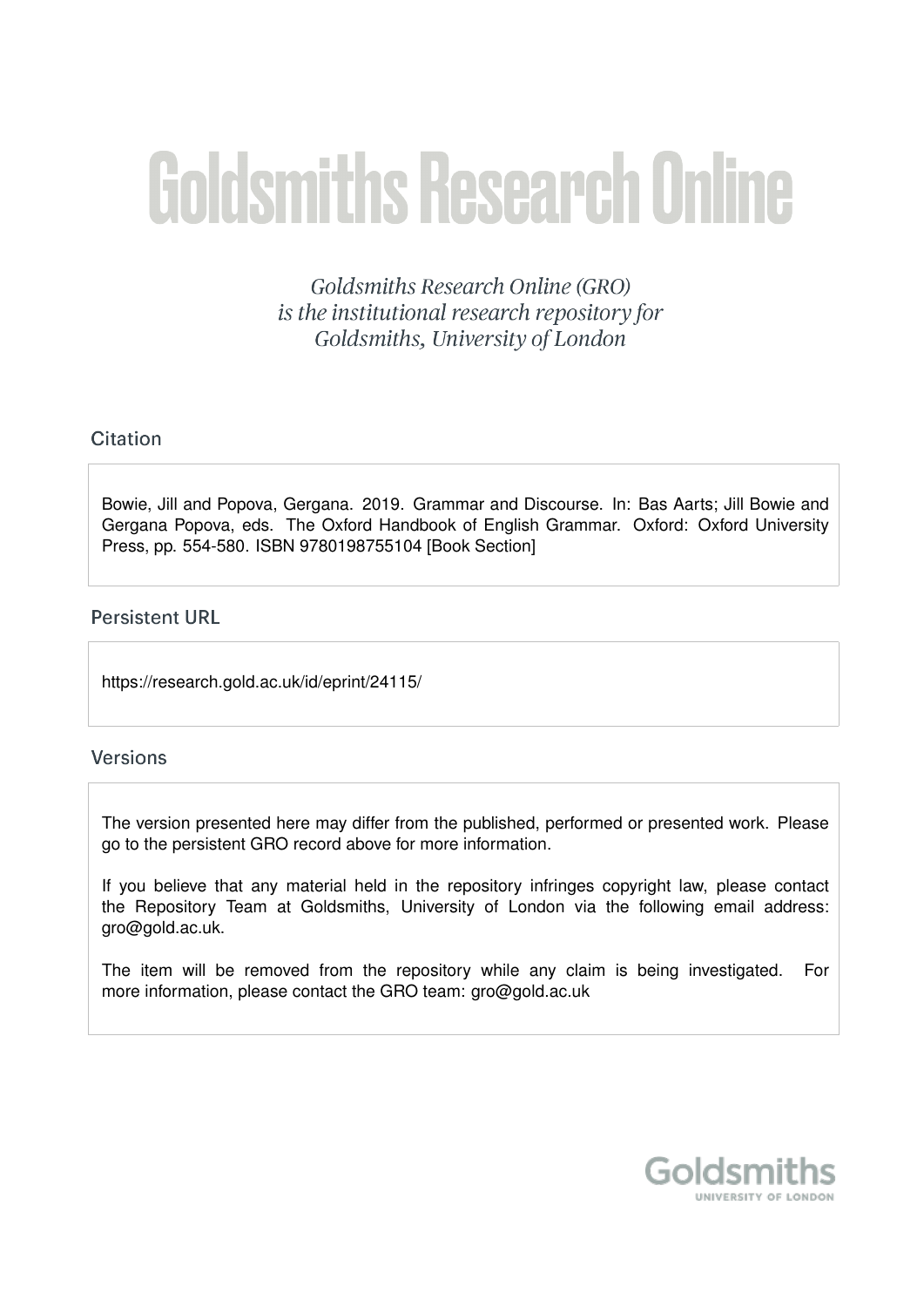#### CHAPTER 26: GRAMMAR AND DISCOURSE

Jill Bowie and Gergana Popova<sup>1</sup>

#### **1. Introduction**

In this chapter we review the relationship between grammar and discourse. A discussion of this kind needs to elaborate both the notion of grammar and the notion of discourse itself. We will assume simply that grammar refers to regularities of linguistic structure (typically morphological and syntactic). Discourse has a range of definitions. Here we will present those that seem most relevant for our discussion. The term 'discourse' can be used to refer to regularities of language above the level of the sentence, i.e. regularities and patterns in the construction of spoken or written texts. It can also refer to the general domain of language use and interaction in various contexts and modalities. 'Discourse' can also be used to refer to 'representations', i.e. how entities and events are represented in language in some particular situation of use, what perspectives, viewpoints, and ideologies are expressed in particular texts in particular situations of use (for more detailed discussion see, for example, Gee (2018, 20- 21)).

Just as there are a number of ways of viewing discourse, there are a number of ways of exploring the relationship between discourse and grammar. We can test our grammatical models against actual language used in actual communicative situations, interrogating discourse to see how it exhibits speakers' knowledge of grammar. We can ask whether our grammatical models should or can include the level beyond the sentence. We explore this in Section 2. Another way of approaching the relationship is to enquire what role different grammatical choices play in specific situations of language use, i.e. how grammatical choices align with communicative aims and intentions. One aspect of this question relates to how grammatical choices can support a particular representation of reality, or help build a particular perspective, viewpoint, or ideology. We discuss this in Section 3. Yet another perspective is to explore how language use, that is, the production of texts in a range of situations, can drive changes in the grammatical system, i.e. we can approach the relationship from the point of view of language change or grammaticalization. We take this perspective in Section 4.

It is important to point out that discussions of grammar and discourse are often linked

<sup>1</sup> We are grateful to Bas Aarts, Heidrun Dorgeloh, and two external reviewers for their valuable comments on drafts of this chapter.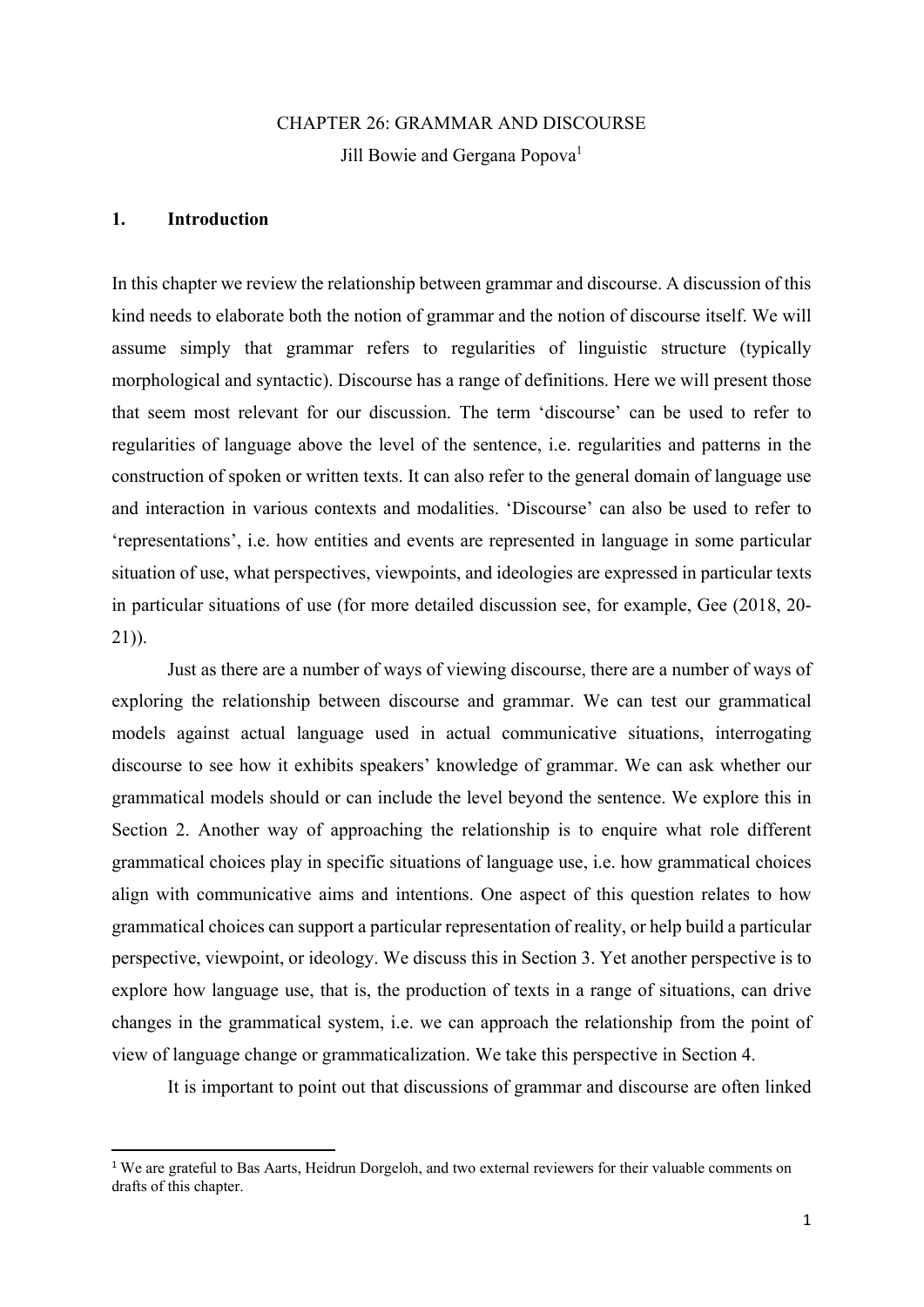to particular theoretical conceptualizations of language structure. Cumming, Ono, and Lauri (2006), for example, focus their discussion of grammar and discourse on the so-called discourse-functional approaches to grammar, which view grammar as fluid, constantly changing in response to the communicative needs of the language user, and ultimately emerging from discourse. In a similar vein, Hopper (2012) outlines the basic properties of his emergent grammar approach in contradistinction to what he calls 'fixed-code', or formal grammar. Whereas the former traces language design ultimately to its functions, the latter sees it as autonomous of use. Functional approaches give priority to usage data, where fixed-code grammars mostly rely on introspection. Functional approaches take into account and consider important the larger context of use, formal (generative) approaches focus on the sentential level and consider sentence structure an independent domain. Whereas for the formal approaches grammar exists a priori and is deployed in discourse, for emergent or usage-based approaches grammar comes into being in discourse, in interaction. Most of the approaches that concern themselves with discourse are therefore functionalist and usage-based in orientation<sup>2</sup>. We refer to a number of them in the following sections.

## **2. Grammar beyond the sentence**

Standard grammatical analyses tend to focus on the written ideal of a sentence, taken as comprising a complete main clause or a coordination of main clauses (where a main clause may or may not contain an embedded subordinate clause as a component). The domain of grammar is usually held not to apply beyond the sentence. For instance, Huddleston and Pullum (2002: 44) write: 'The sentence is the largest unit of syntax ... the study of the relations between sentences within a larger text or discourse falls outside the domain of grammar. Such relations are different in kind from those that obtain within a sentence'.

However, while there are good grounds for distinguishing the domains of grammar and discourse, the boundary between them is not always clearcut. In this section, we will look at some of the problems encountered in drawing the boundary, and consider what grammarians can learn from looking at the way grammar is deployed in building discourse. First, in 2.1, we will look at how grammatical resources contribute to making a text 'coherent', a central topic in text linguistics, which has focused mainly on written texts. Then, in the remainder of section

<sup>&</sup>lt;sup>2</sup> See, however, Guéron (2015) for recent work on the interaction between grammar and discourse within a generative grammar framework.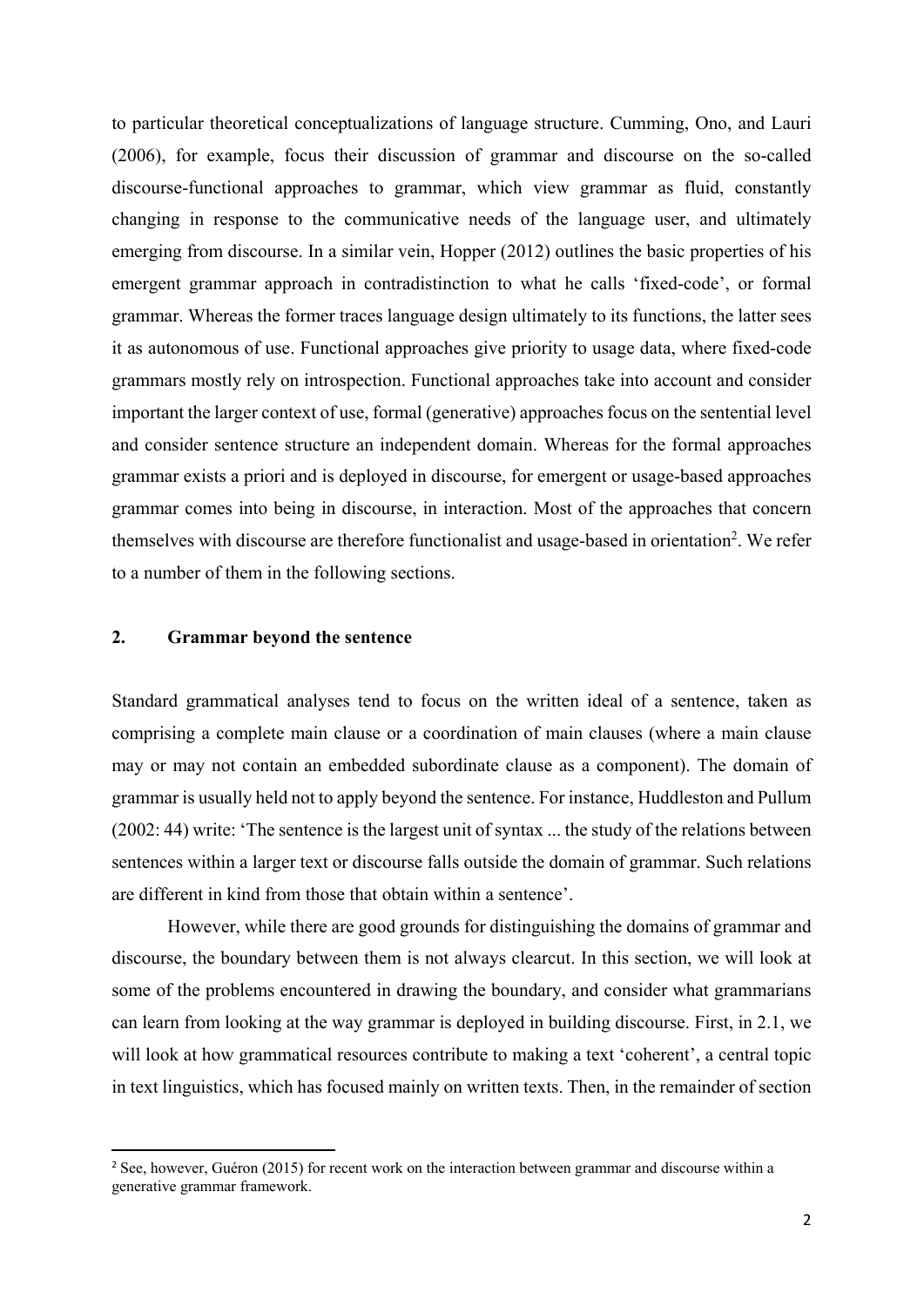2, we will turn to interactive spoken discourse, as this poses the greatest challenges for grammatical analysis.

## **2.1 Grammar and text coherence**

While syntactic principles determine what is a structurally well-formed sentence, it is generally agreed that the 'well-formedness' of a discourse or text is mainly to do with its 'coherence' (e.g. Sanders and Sanders 2006): the connectedness between parts of text which makes for a unified whole. This involves global constraints such as relevance, in contrast to the local constraints imposed by syntax (Ariel 2009).

The connectedness of text has been an important topic in the field of text linguistics (e.g. de Beaugrande and Dressler 1981; Sanders and Pander Maat 2006) and within functional approaches which concern themselves with text analysis, notably Halliday's Systemic Functional Grammar (e.g. Halliday 1985, 2014; see Mackenzie, this volume). Connections between textual elements may be explicitly marked by linguistic forms, but can also be left implicit, requiring inference to make the connection. For instance, consider (1):

(1) Sam Jenkins was knocked off his bicycle by a bus. He broke his collarbone.

We are likely to infer from this sequence of sentences that it was the accident described in the first sentence that caused Sam's collarbone to break, even though the causal relationship is not explicitly expressed (it could have been expressed, for instance, by adding *as a result* to the second sentence).

Because connections between textual elements are often implicit rather than explicitly expressed, it has become widely accepted that coherence is more appropriately viewed as a cognitive phenomenon than as an inherent property of a text: 'Language users establish coherence by relating the different information units in the text' (Sanders and Sanders 2006: 599). The use of explicit linguistic devices to indicate connectedness is often labelled 'cohesion' in distinction from coherence as a cognitive phenomenon. An early, seminal work on this topic is Halliday and Hasan's *Cohesion in English* (1976), which considers how grammatical (as well as lexical) resources are used to contribute to cohesion. The grammatical resources surveyed include anaphora, conjunction, ellipsis, and substitution. Quirk et al. (1985) include in their English grammar a chapter 'From sentence to text', which focuses on the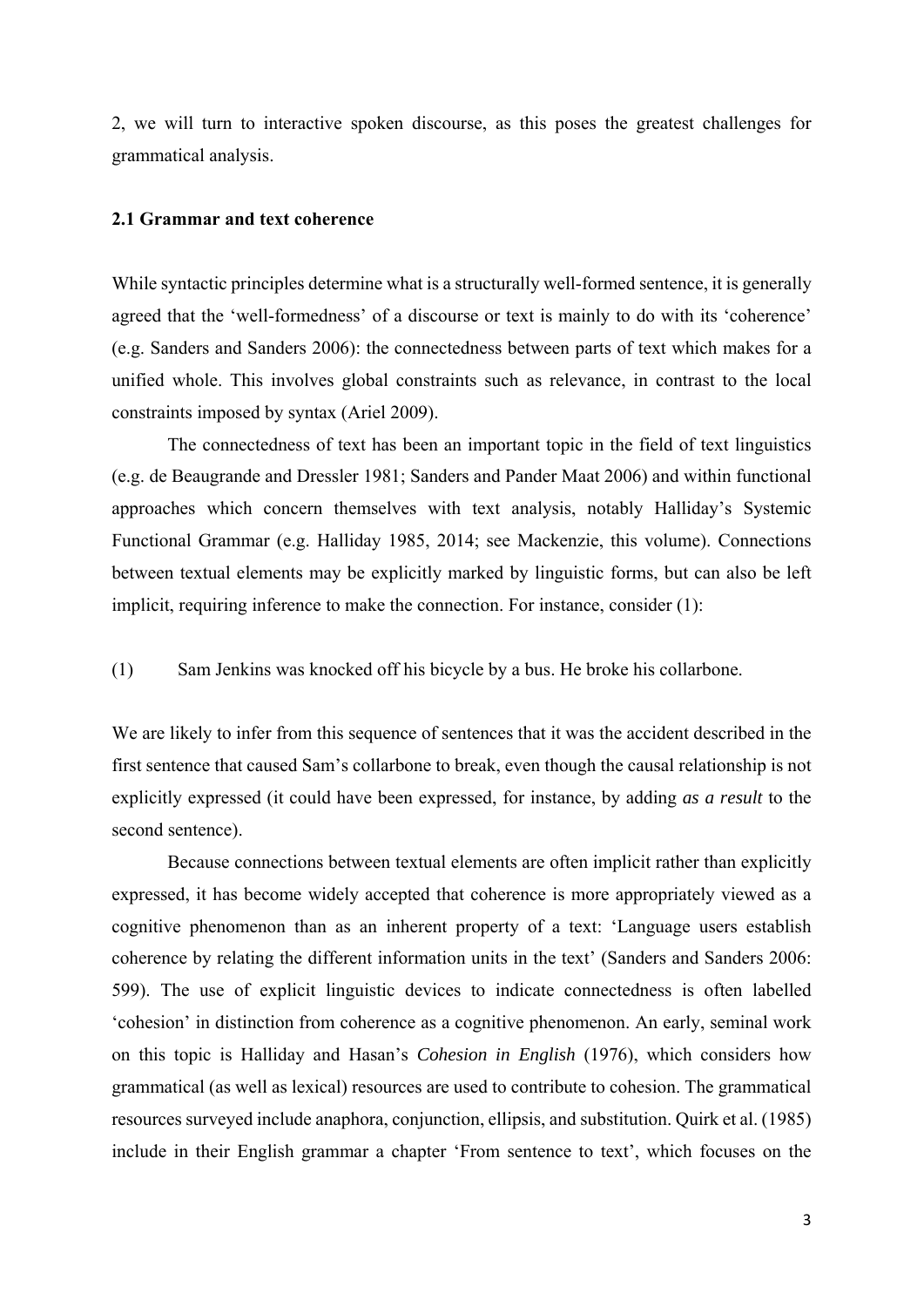contribution to textual cohesion made by a broad range of grammatical devices (also including, for instance, adverbials, tense, and aspect).

As an example of the cohesive role played by grammatical resources, consider the use of anaphora in (2), a paragraph from a personal letter. The source of the example is ICE-GB, the British component of the International Corpus of English (Nelson et al. 2002), which comprises one million words of British English from the early 1990s.

(2) [Context: the writer has recently moved from the UK to Brussels] Paul was due to come out this weekend but, has had decided not to now. That's a shame – I had been looking forward to his visit. I daresay he may make the trip sometime in April now. (ICE-GB, W1B-002 #82–85; the strike-out indicates a deletion by the writer)

Referential continuity contributes to the cohesion of this passage. For example, *his* in the second (orthographic) sentence and *he* in the third are anaphors which relate back to the antecedent *Paul* in the first sentence. *That* in the second sentence is also interpreted anaphorically as referring to Paul's decision, described in the first sentence.

As noted by Huddleston and Pullum (2002: 1454, 1456), many kinds of anaphoric relation can hold both within and across sentences — including various kinds of ellipsis which can also be treated as anaphoric relations. For instance, there is an anaphoric gap in the first sentence of (2) following *not to* which relates back to the antecedent *come out this weekend* (we understand 'Paul has decided not to come out this weekend now'). This can be compared with a parallel example where the same kind of relationship holds across a sentence boundary, as in (3) — or indeed, if we extend our discussion to dialogue, across different speakers, as in (4):

- (3) Paul was due to come out this weekend. However, he has decided not to now.
- (4) A: Isn't Paul due to come out this weekend?
	- B: No, he has decided not to now.

The fact that such relations hold both within and across sentences creates some difficulties in drawing the boundary between grammar and discourse, as pointed out by Ariel (2009). A further issue is that delimiting the sentence as a syntactic unit is in fact 'quite problematic', as noted by Huddleston and Pullum (2002: 1728) in their chapter on punctuation. For instance,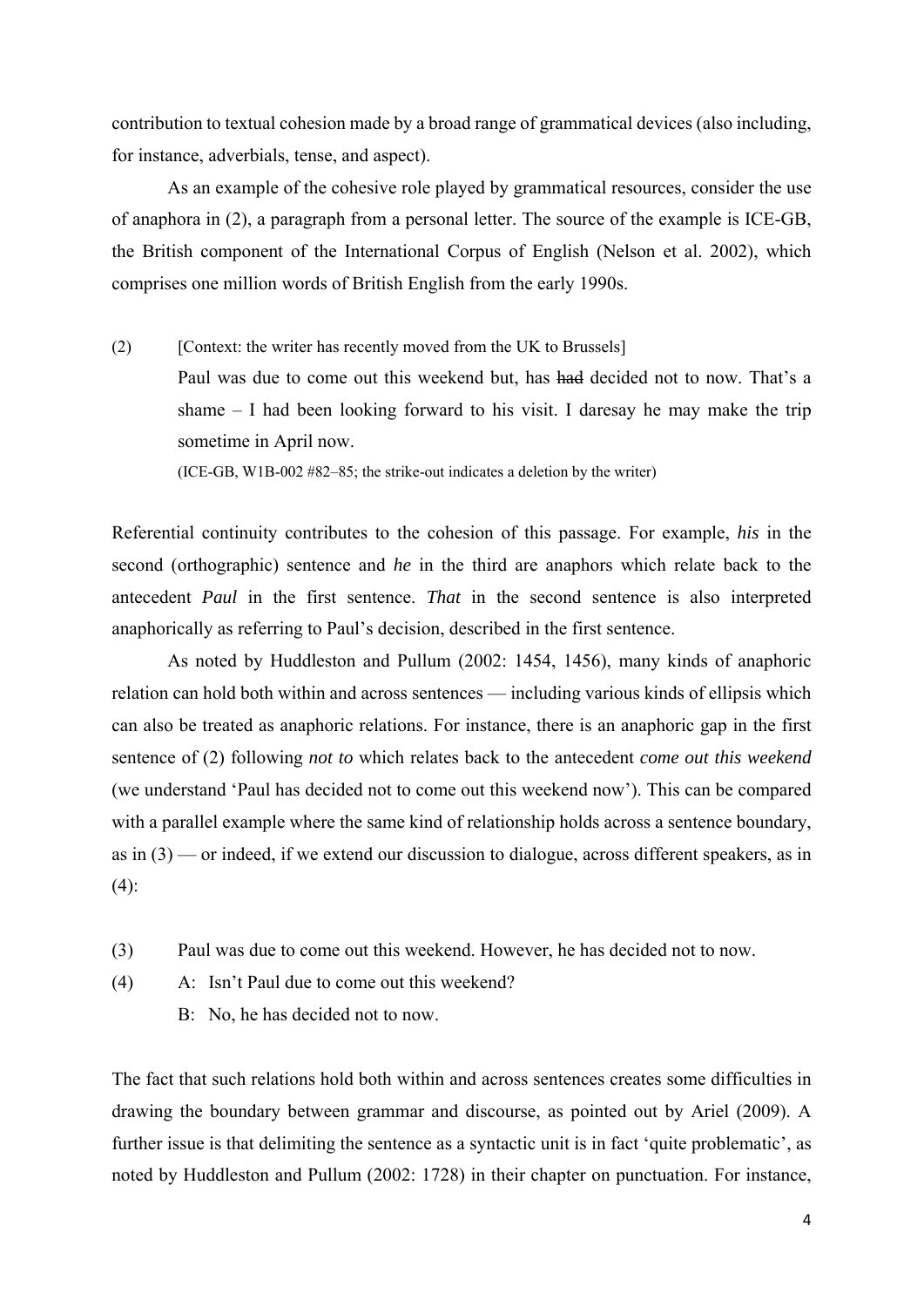clausal coordination need not be marked by any formal device. Consider their example, reproduced in (5):

(5) Some went to the concert, some stayed at home.

The chosen punctuation makes this a sentence in orthographic terms, but the syntax here does not distinguish between a coordination of clauses and a sequence of separate main clauses.

Grammatical descriptions have tended to show a bias towards written language (see Linell 1998, 2005 for discussion), and work in text linguistics has tended to focus mainly on written monological texts (Sanders and Sanders 2006). However, it becomes even more difficult to draw the boundary between grammar and discourse when we consider interactive spoken discourse. This area of study is especially valuable and challenging for grammarians. It is valuable in providing a source of evidence about speakers' knowledge of grammatical structures, as we can observe how they build these structures in real time and respond to the structures being built by others. It is challenging as a testing ground for our grammatical models. For instance, such data is notoriously difficult to divide into grammatical units such as 'sentence' and contains frequent instances of 'fragmentary' structures which, although not integrated into sentential units, make complete and coherent contributions to the discourse.

The remainder of section 2 will focus on the value and challenges to the grammarian of looking beyond the sentence in studying interactive spoken discourse. In 2.2 we will briefly discuss several different lines of relevant research on spoken discourse. We will then look at initial problems in the delimitation of grammatical units such as 'sentence' in spoken data (2.3) before focusing in more detail on the challenges posed by 'clause fragments' (2.4).

## **2.2 Strands of research on grammar and spoken discourse**

Various lines of research have investigated the grammar of spoken English. Some of this research has been stimulated by the increasing availability over recent decades of computerized English corpora which include spoken data. Such research has often included some comparison of written and spoken genres in terms of the frequency of particular grammatical features (see Dorgeloh and Wanner, this volume, for more on this line of work). For example, the *Longman Grammar of Spoken and Written English* by Biber et al. (1999) draws on corpus data to compare the four genres of fiction writing, news writing, academic writing, and conversation. Leech (2000), one of the authors of that grammar, notes that 'conversation ... stands out clearly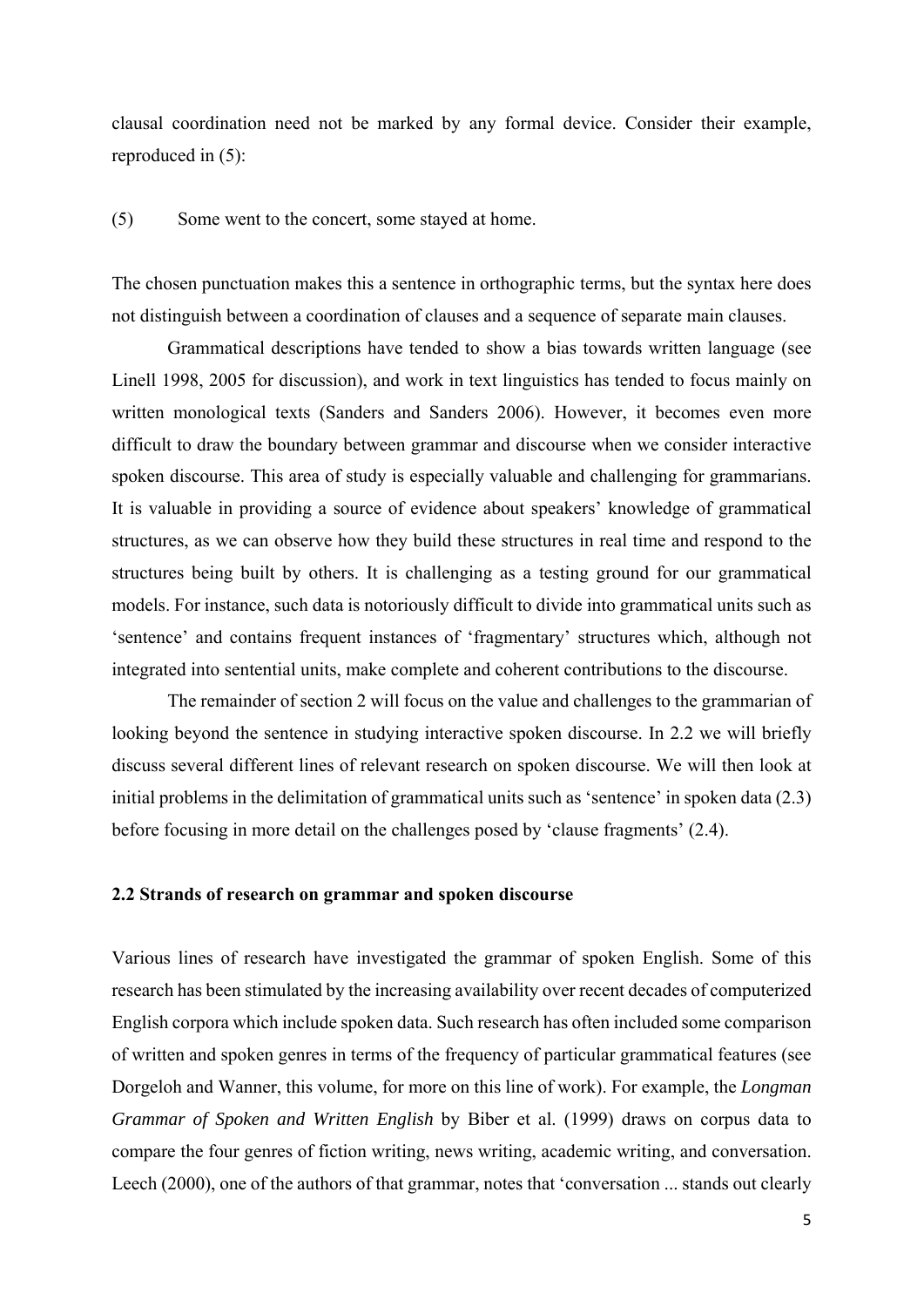as being frequently very different, in terms of grammatical probabilities, from the written varieties. Some grammatical features (such as dysfluency phenomena, in so far as they are grammatical) are almost entirely restricted to the spoken variety, but in general the same descriptive framework applies to all four registers' (p. 690). Nonetheless the differences are not restricted to those of frequency of particular grammatical features; there are also differences in the way grammar is deployed in spoken interaction, more relevant to the topic of this chapter. Some of these are described in the chapter on 'the grammar of conversation' in the *Longman Grammar*; see also Miller and Weinert (1998), Miller (2006), and Quaglio and Biber (2006).

A growing field of research is that of interactional linguistics (IL), surveyed in a recent textbook by Couper-Kuhlen and Selting (2018). IL gives serious consideration to spoken interaction as the natural 'home environment' in which knowledge of grammar is deployed. IL has developed from earlier functional approaches to linguistics, especially 'West Coast functionalism' (e.g. Chafe 1994, Du Bois 1987, Givón 1979), and has also drawn heavily on conversation analysis (CA), a strand of sociological research that focuses on conversation as a form of social action (see e.g. Sidnell and Stivers 2013). CA has made important contributions to the understanding of various aspects of conversational organization, including turn taking (see Sacks et al. (1974) for a seminal early discussion) and the advancement of social action through sequencing patterns (including 'adjacency pairs' such as request–acquiescence but also more complex multi-turn sequences). Whereas speech act theory (see König, this volume) has tended to focus on particular types of social action carried out by single utterances, CA examines how actions unfold in conversational sequences and covers responsive as well as initiating actions (see Levinson 1983, 2017 for discussion).

While IL focuses more on linguistic form than CA, it has continued CA's strongly empirical methodology: attending carefully to audio or video recordings, making transcriptions which include considerable prosodic detail, and often engaging in quite detailed analysis of unfolding interactions. This kind of methodology tends to be extremely 'bottom-up': generalizations emerge slowly, as researchers gradually build up collections of instances of similar phenomena encountered in the data. This contrasts with much corpus linguistic research, where recurrent formal patterns are often readily identified by computerized searches across a large database of spoken extracts, but where less attention is often paid to the extended contexts within which these patterns occur.

Also unlike much corpus linguistic work, IL and CA work has tended not to be quantitative. However, some quantitative work in this line has started to be carried out. An example is the large cross-linguistic study of question–response sequences in conversation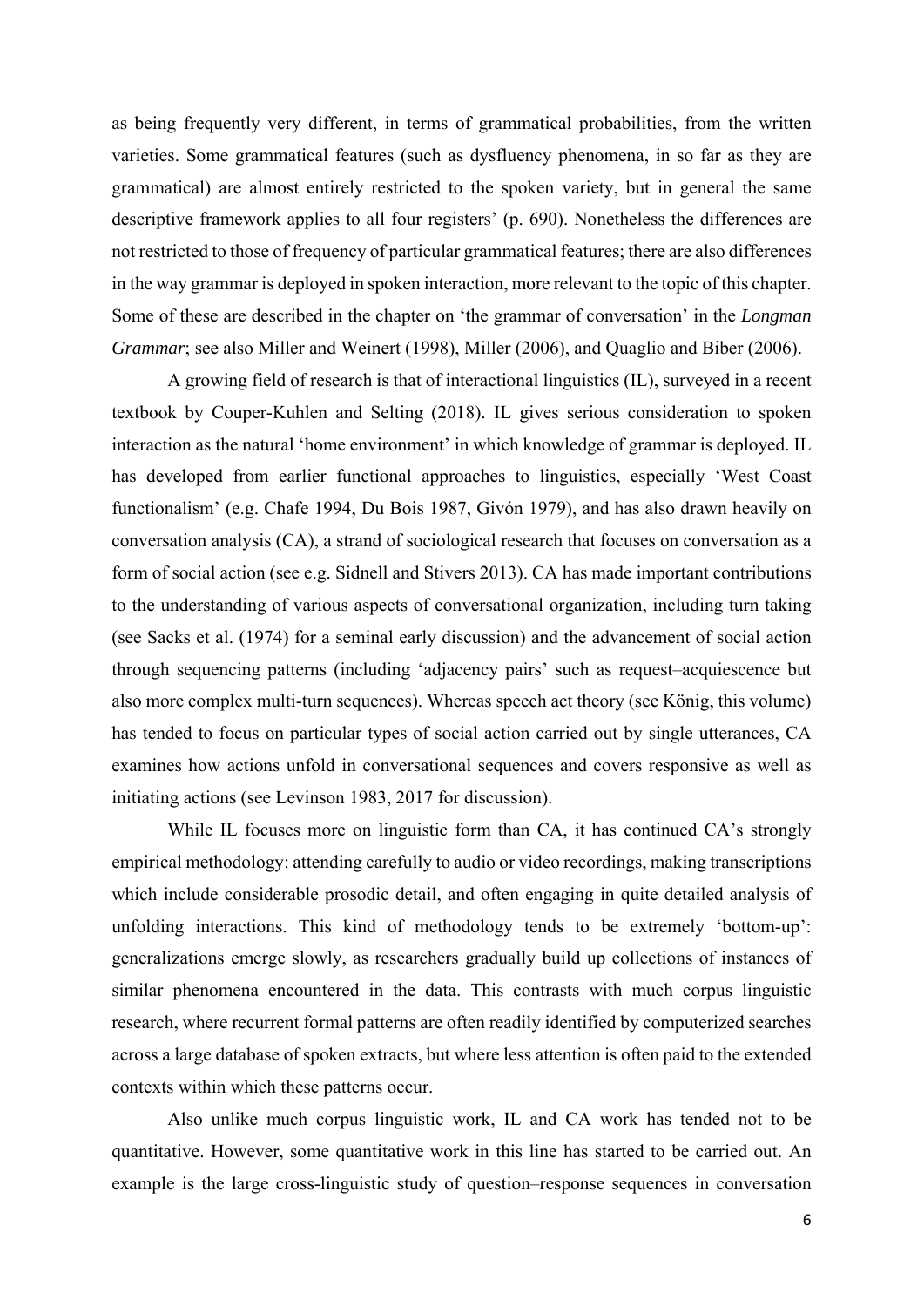reported in Stivers, Enfield, and Levinson (2010), which includes a study of American English by Stivers (2010). A coding system was systematically applied to the data to allow quantitative analysis of the formal and pragmatic properties of questions and responses.

Another, very different line of work that also stresses the real-time unfolding of dialogue is that oriented towards language processing. Research in this field often involves the computational modelling of dialogue for the practical purpose of developing dialogue systems (see e.g. Ginzburg and Fernández 2010). This has presented huge challenges in dealing, for instance, with ellipsis and the incorporation of contextual information. Researchers in this field have also contributed theories of human language processing (e.g. Ginzburg 2012). A notable theory is dynamic syntax (e.g. Kempson, Meyer-Viol, and Gabbay 2001; Cann, Kempson, and Marten 2005; Kempson 2016). This is a formal model which aims to capture the real-time progression of language processing, with hearers incrementally building a semantic representation from the linguistic input and contextual information. In this model, knowledge of language amounts to knowing how to parse spoken language in context – a radical departure from most formal models since Chomsky where such 'knowing how' would be regarded as 'performance' and separate from the language system ('competence').

#### **2.3 Delimiting grammatical units in dialogue**

In this section and the next we use examples from English dialogue to illustrate some of the challenges it presents for grammatical analysis. The source, except where otherwise identified, is ICE-GB. As noted earlier, ICE-GB comprises one million words of British English from the early 1990s. It includes written material and spoken monologues, as well as spoken dialogues. The spoken dialogues comprise around 376,000 words drawn from a range of text categories, with private face-to-face conversation being the largest. All texts in the corpus are fully parsed; they are divided into 'parsing units': sentences of written text or their rough equivalents in spoken texts. In the cited examples, a short pause (of a syllable's beat) is marked by the symbol  $\le$  and a longer pause by  $\le$ ,  $\ge$ , while self-corrections are indicated by a strikeout on text considered not to form part of the 'finally achieved' grammatical unit. Occasionally a slight amendment has been made to a transcription after listening to the audio recording. We give identifying codes for the source text and specific units cited, but in multi-unit examples we have added simple sequential numbering of speaker units for reference purposes (retaining the letters used in the corpus to identify speakers, e.g. A, B, C). As examples in the literature often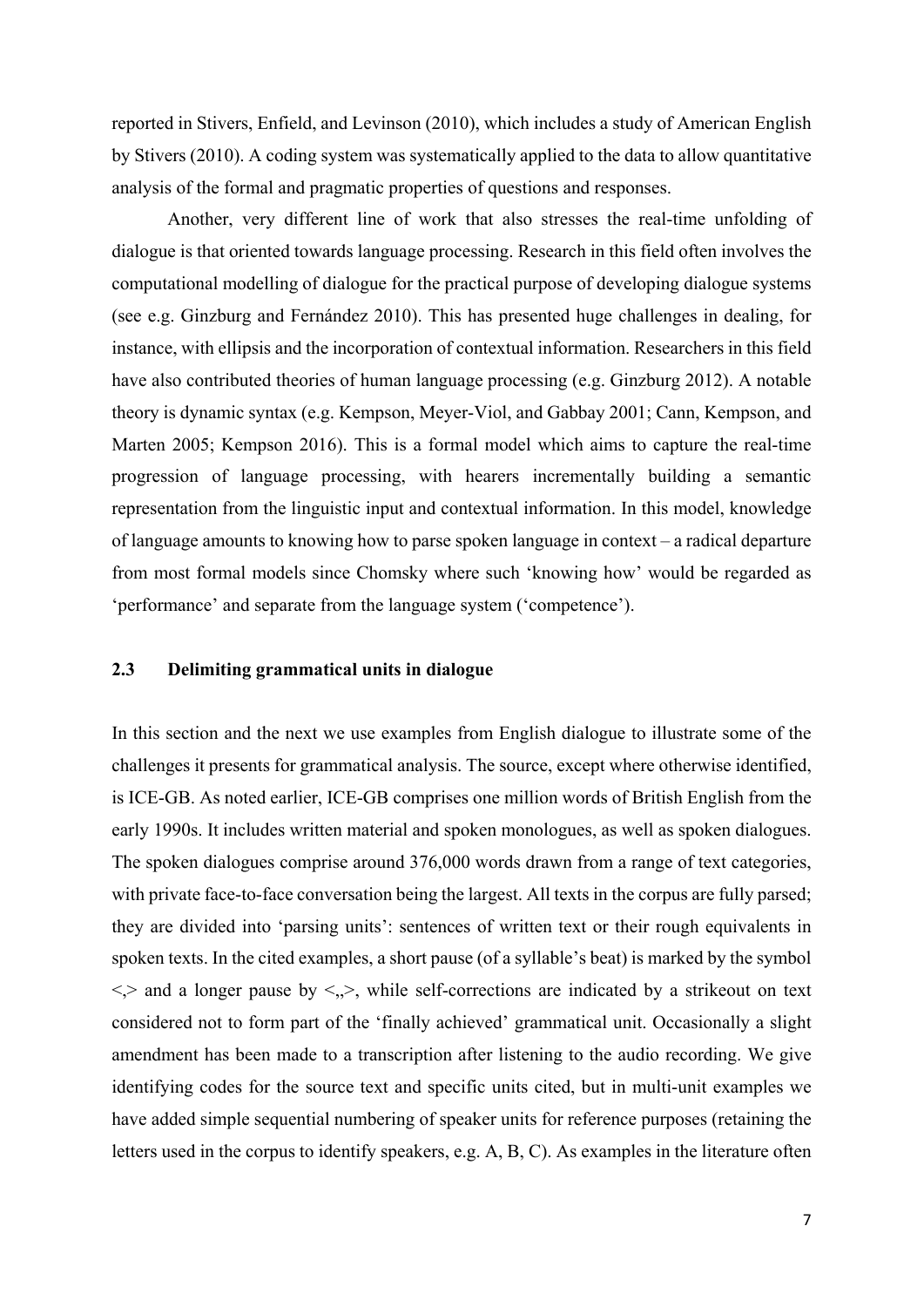use different conventions, citations of these have been adapted, with some of the details of pronunciation and delivery omitted for simplicity.

This section discusses some initial problems concerning the delimitation of grammatical units in spoken dialogue. The division of such data into sentences is notoriously difficult. Consider (6), uttered by a single speaker, C, who is discussing (with two others) her involvement in a dance group for both able-bodied and disabled dancers.

- (6) C1: There has to be  $a + a$  greater sensitivity  $\le$  to that person because it's very easy  $\le$   $>$  uhm to hurt someonedy somebody who has a disability because they haven't got so much control
	- C2: So you have to be very very sensitive to their particular  $\le$  > uh disability in order to s stop them from damaging themselves
	- C3: And I think that really brings you closer  $\le$ . (ICE-GB, S1A-002 #42–44)

The three units shown follow the division into parsing units (the rough spoken equivalent of 'sentences') in the corpus, where *so* and *and* (the initial words of C2 and C3) are treated as markers of discoursal links that introduce new grammatical units. However, they might alternatively be analysed as coordinators that link the clauses they introduce to preceding material to form a larger grammatical construction, a clausal coordination. While prosodic factors such as pauses and intonation can be taken as a guide, they often do not provide clearcut criteria. It can also be hard to distinguish subordination and discoursal linkage in some instances: for example, the relations marked by *because* (or its shortened form *cos*) seem to range from tighter subordinative relationships (as in the two instances in C1 above) to much looser discoursal links to preceding stretches of conversation (e.g. Burridge 2014).

Such difficulties have led some analysts to abandon the sentence as a unit for the analysis of spoken language (e.g. Biber et al. 1999: chap. 14; Miller and Weinert 1998). Clausal structures often seem easier to identify. Consider (7), which follows the line divisions used in the source; the full stops indicate a falling, or final, intonation contour.

- (7) [Context: A moves towards ending a long phone conversation with B, his girlfriend]
	- A1: Okay. I sh- I shall leave you.
	- A2: to get on with your hard studying.
	- A3: that I know I interrupted.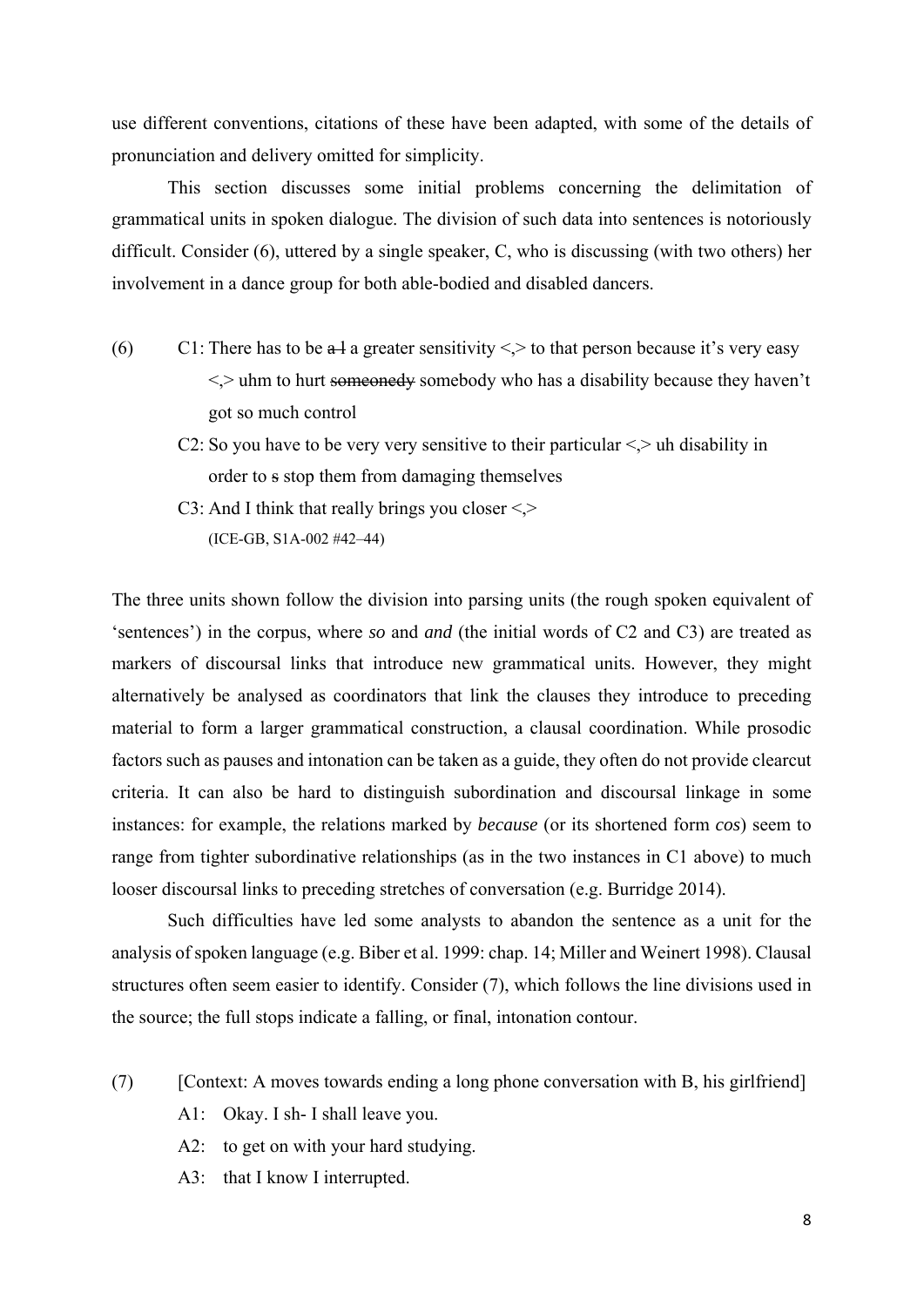A4: rather rudely

B1: (Oh yes.)

(cited in Couper-Kuhlen and Ono 2007:521; adapted; parentheses indicate uncertain transcription)

Here speaker A utters a syntactically complete clause with final intonation in A1, only to expand this initial structure several times on receiving no response from B, who finally responds in overlap with *rudely* in A4. Despite the prosodic breaks, the clear grammatical dependencies here support a (retrospective) analysis of A1–A4 as a unitary clausal structure (*I shall leave you to get on with your hard studying that I know I interrupted rather rudely*) – albeit one whose production was incremental and responsive to interactional contingencies.<sup>3</sup>

However, there are also difficulties in delimiting the clause. One reason is that various elements are often loosely attached at the start or end (discussed by Leech 2000 as 'pre-clause and post-clause satellites'), or interpolated within it. Examples (8) and (9) below show loosely attached nominals in final and interpolated positions respectively, each serving to clarify the reference of a preceding nominal (*they* in (8), *this girl* in (9)), while (10) shows an interpolated interrogative tag.

- (8) They've got a pet rabbit <,> **Laura and her boyfriend Simon**  (ICE-GB S1A-017 #128)
- (9) Apart from that he tried to smuggle this girl back **Vera** in the train com compartment where you're supposed to shove the luggage (ICE-GB:S1A-014 #168)
- (10) I mean your mother there was a large picture of your mother's mother **wasn't there** in a sort of (wig) looking as fierce as anything (ICE-GB S1A-007 #167; parentheses indicate uncertain transcription)

Some loose attachments involve recurrent structures which are recognized as constructions in standard grammars, for instance 'left dislocation' and 'right dislocation' (see Kaltenböck, this volume), the latter of which is arguably exemplified in (8) and (9). Dislocations are often

<sup>&</sup>lt;sup>3</sup> This unitary clausal structure is a main clause which incorporates subordinate clauses at several levels of structure. The infinitival clause added in A2 is arguably a second complement of *leave*, so we might see this addition as not simply extending the structure in A1, but changing it from a monotransitive to a complex catenative construction (to use Huddleston and Pullum's (2002: chap. 14) term).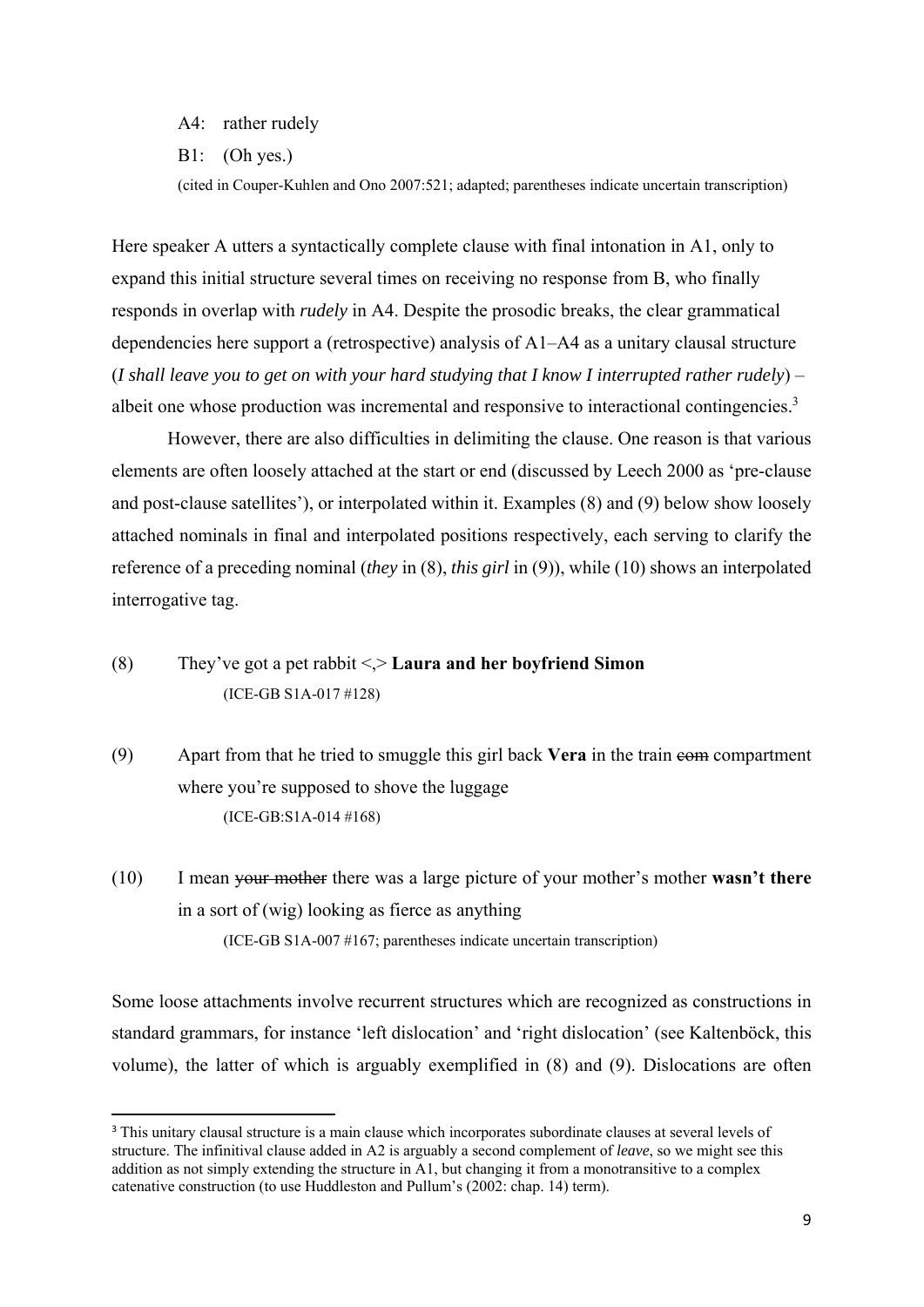treated as involving extended clausal structures, though Leech (2000), for example, prefers to see them as involving discoursal rather than grammatical links. It is probably best to acknowledge a fuzzy boundary between these two types of links. Note that in (8) there is a clear intonational break, as well as a pause, before the addition of the final nominal as a kind of 'afterthought'; however, we have already seen in (7) that 'standard' elements of clausal structure can also be added as 'afterthoughts' following prosodic breaks. Example (9) shows that a dislocated NP need not occur at the right periphery of the clause but can be interpolated.

Various kinds of loose attachments such as parentheticals, afterthoughts, and dislocations have been discussed in the literature, and are grouped together by Kaltenböck et al. (2011) as 'theticals' which show special properties not adequately captured in standard grammatical accounts (see also e.g. Dehé and Kavalova 2007 and Dehé 2014 on parentheticals). Huddleston and Pullum (2002: 1350–62) call such loose attachments 'supplements': 'elements which occupy a position in linear sequence without being integrated into the syntactic structure of the sentence' (p. 1350) in that they do not function as dependent to any head. For them 'supplementation' is a type of construction contrasting with both coordination and dependency constructions, and they take supplements to include a very broad range of formal types. It should be noted that loose attachments are by no means restricted to spoken discourse – some types (such as appositives and unintegrated relative clauses) are frequent in written texts.

Thus, we have seen some initial difficulties in delimiting 'sentence' and 'clause' in spoken interaction. Nonetheless, the clause has generally been considered a useful unit in the analysis of spoken discourse. Of the 43,818 parsing units in the ICE-GB spoken dialogues (each of which is spoken by a single speaker), 58% take the form of a main clause while 35% are 'non-clauses' (with most of the remaining units being coordinations of clauses, or subordinate clauses parsed as independent units). Biber et al. (1999: 1069–72) found similar proportions in a much smaller sample of conversational data from British and American English that they divided exhaustively into 'syntactically independent' clausal and non-clausal units (treating coordinated main clauses as separate clausal units because of the practical difficulties we discussed earlier concerning the identification of clausal coordinations as units); of the 1,000 units they identified, 61% were clausal and 39% non-clausal.

The data from these studies underlines the importance of non-clausal or non-sentential units (NSUs) in dialogue. There are different kinds of NSU. Frequently found are 'freestanding' single-word constructions (e.g. *Hi*, *Oh*, *Okay*, *Uh-huh*, *Wow*). Many of the words involved can either stand alone, or be prosodically attached to other structures without being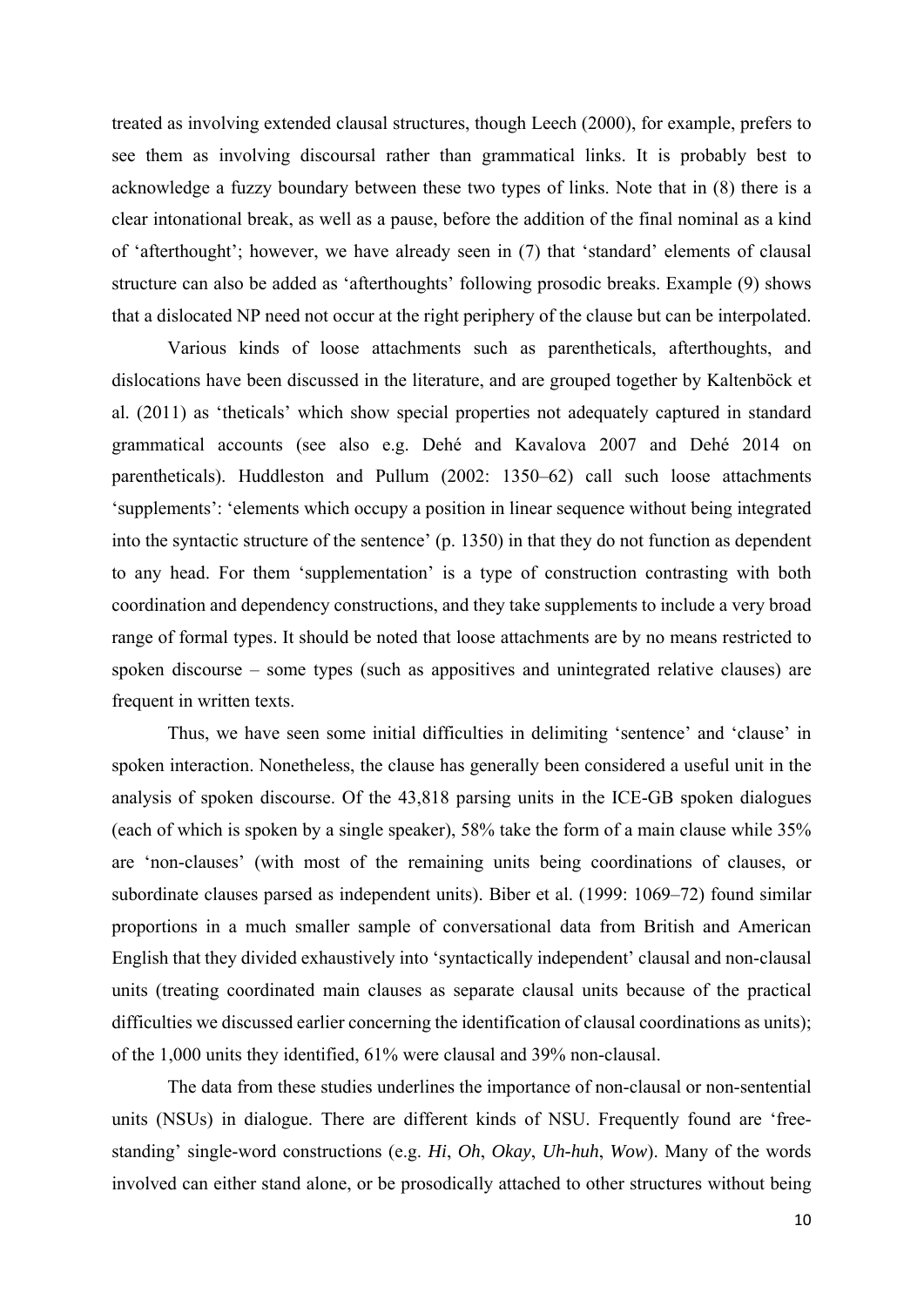syntactically integrated into them (as in *Oh that's wonderful*). They have a range of pragmatic functions. The boundaries of this group of words are hard to draw and various terms are used in the literature. For instance, such words are discussed by Biber et al. (1999: 1082–99) as 'inserts' and by Couper-Kuhlen and Selting (2018: chapter 8) as 'particles'. They are sometimes subsumed under the heading of 'discourse markers', a category whose ascribed membership varies widely in the literature, often including also formulaic multi-word expressions such as *in fact* or *you see* (see e.g. Heine 2013).

NSUs also include free-standing multi-word utterances such as *How about Friday afternoon after the meeting?*; *The more questions, the better*; *What a disappointing set of results!* This type involves a range of conventionalized structures that do not conform to canonical sentence form (see e.g. Culicover and Jackendoff 2005: 236–7). They are sometimes labelled as 'minor sentences' or 'irregular sentences'.

Of more interest here, however, is another type of NSU that we label 'clause fragments', to be discussed in the next section. We will see that these pose even more severe problems in the delimitation of grammatical structures, as well as difficulties in distinguishing between grammatical and discoursal links.

#### **2.4 Clause fragments in dialogue**

Clause fragments are of particular interest here because they involve elements which have the grammatical potential to be clausal constituents (e.g. noun phrases, preposition phrases) but which are not integrated into any clause. Again, terminology varies; for example, Biber et al. (1999: 1099–1104) refer to this type as 'syntactic non-clausal units'. They can involve single words, phrases, non-embedded subordinate clauses, or combinations of those. Like clausal structures, they can include more peripheral elements such as the 'inserts' mentioned above or vocatives.

The discussion in this section draws on examples from a study of clause fragments in ICE-GB by Bowie and Aarts (2016). Consider first B4 in the following sequence uttered by a single speaker:

- (11) B1: My sister and I were going to get a picture of of she and I done B2: Well we've been meaning to do it through this friend of mine who's a photographer for about  $\leq$ ,  $>$  four years
	- B3: Just never got round to it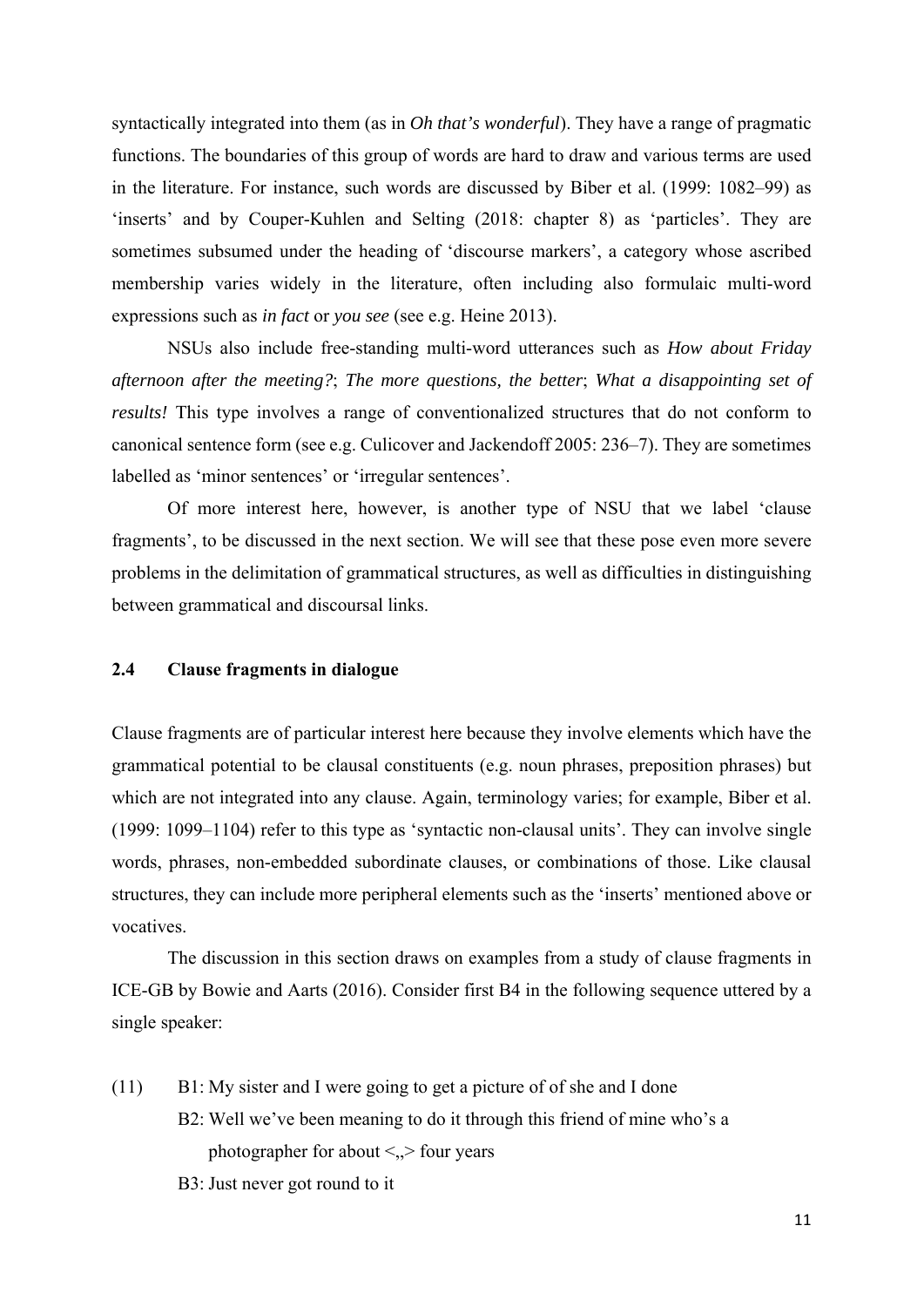#### B4: **For my mum and dad**

(ICE-GB, S1A-015 #48–51)

Following B4, which takes the form of a prepositional phrase, we understand the speaker to have conveyed something like 'My sister and I were going to get a picture of she and I done for my mum and dad', with the PP functioning like an adjunct which extends the clause uttered in B1. There is considerable intervening material, so speaker and hearer are probably unlikely to have retained the exact form of B1 in their memories by the time B4 is uttered, but nonetheless a similar meaning is conveyed. We also find examples where a speaker adds to an initial structure after intervening material from another speaker, which may be a short response (e.g. *Oh*; *Yeah*) or a longer contribution. The amount of intervening material varies, so where do we draw the line between grammatical and discoursal links? The PP in B4 is certainly not presented as integrated into the clause in B1, but our ability to interpret it in context seems to draw on our knowledge of how such PPs function within larger structures.

An even greater challenge to standard analyses is posed by the phenomenon of coconstruction by speakers (see e.g. Szczepek 2000a, 2000b, Sidnell 2012). Examples from the literature often involve 'co-telling' by two speakers who share knowledge of something to another who lacks that knowledge, as in (12):

- (12) Cathy: She had this big hairy mole you know those kinds really gross ones Cindy: **on her neck**
	- Terri: Oh how disgusting
		- (Lerner 1992: 263; some transcription details omitted)

Here Cindy's contribution is a PP which extends Cathy's initial clause so that we understand 'She had this big hairy mole on her neck.' Even core elements of a clausal structure can be supplied by another speaker, as in extract (13) (where two speakers, A and C, each utter two numbered units):

- $(13)$  [context: discussion of recording equipment]
	- A1: That looks [unclear word] if somebody comes down and starts <<sub>2</sub>, >
	- C1: What
	- C2: **Swearing and cursing**
	- A2: Which is the the off switch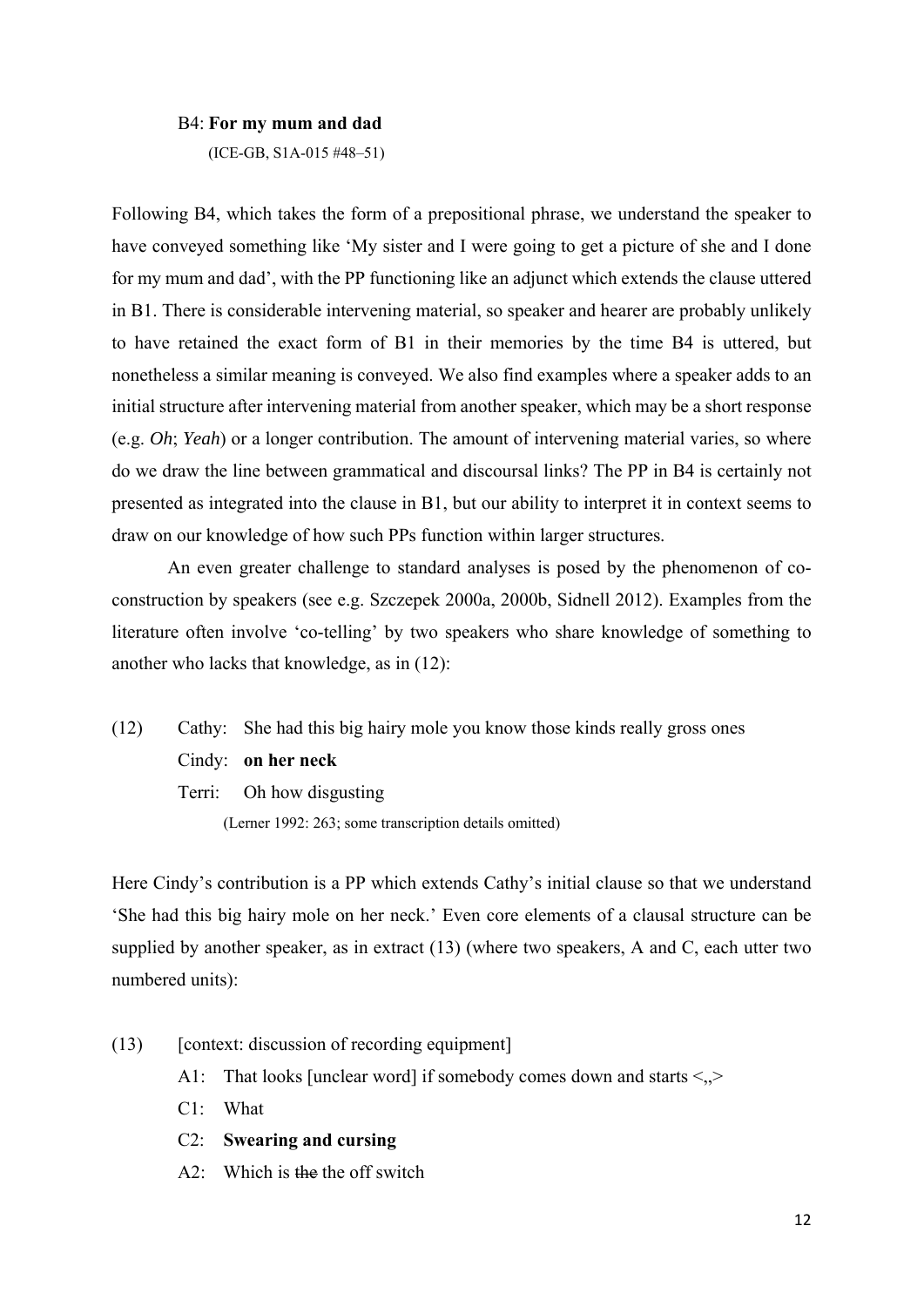Here, A pauses after the utterance of *starts*, without supplying the complement that one would expect. C then supplies a complement (*swearing and cursing*), using present-participial verb forms to fit this grammatical context. Speaker A appears in A1 to be expressing concern about the recording equipment being on (a concern further pursued in A2), and C evidently offers her completion as a guess about the nature of his concerns or to ridicule his concerns (her tone is dismissive). The units *on her neck* in (12) and *swearing and cursing* in (13) would in many analyses (including that of ICE-GB) be considered as non-clausal units uttered by their respective speakers, since each speaker's contributions are treated separately; but a possible alternative analysis would see them as parts within a larger jointly built grammatical structure.

The clause fragments described above link to other units in the sequence of turns, and it is these sequential links that enable them to be interpreted as making complete contributions to the discourse. Analysis of data from the ICE-GB dialogues suggests that fragments recurrently exploit just a few broad kinds of grammatical link to serve a wide range of discourse purposes (Bowie and Aarts 2016). The examples in (11) to (13) above involve linkage on the syntagmatic dimension, with fragments that extend or complete preceding structures. We also find fragments which link on the paradigmatic dimension, as 'matches', whereby the fragment is interpretable as an alternative constituent of an antecedent structure in context (to which it 'matches'). (The distinction between 'matches' and 'extensions' draws on partially similar distinctions made by Culicover and Jackendoff (2005: 257) and Couper-Kuhlen and Ono (2007), but generalized to cover links across both same-speaker and other-speaker utterances.)

A common use of matches is to answer open (or *wh-*) questions, which involves a semantic relationship of 'filling in' the value of a variable. (14) shows a straightforward example; the underlining indicates the constituent to which the fragment matches, and we understand 'It is twenty past eight.'

(14) A: What time is it <,> B: **Twenty past eight**  (S1A-047 #1–2)

However, matches can fill many other discourse functions. Some examples are seen in (15):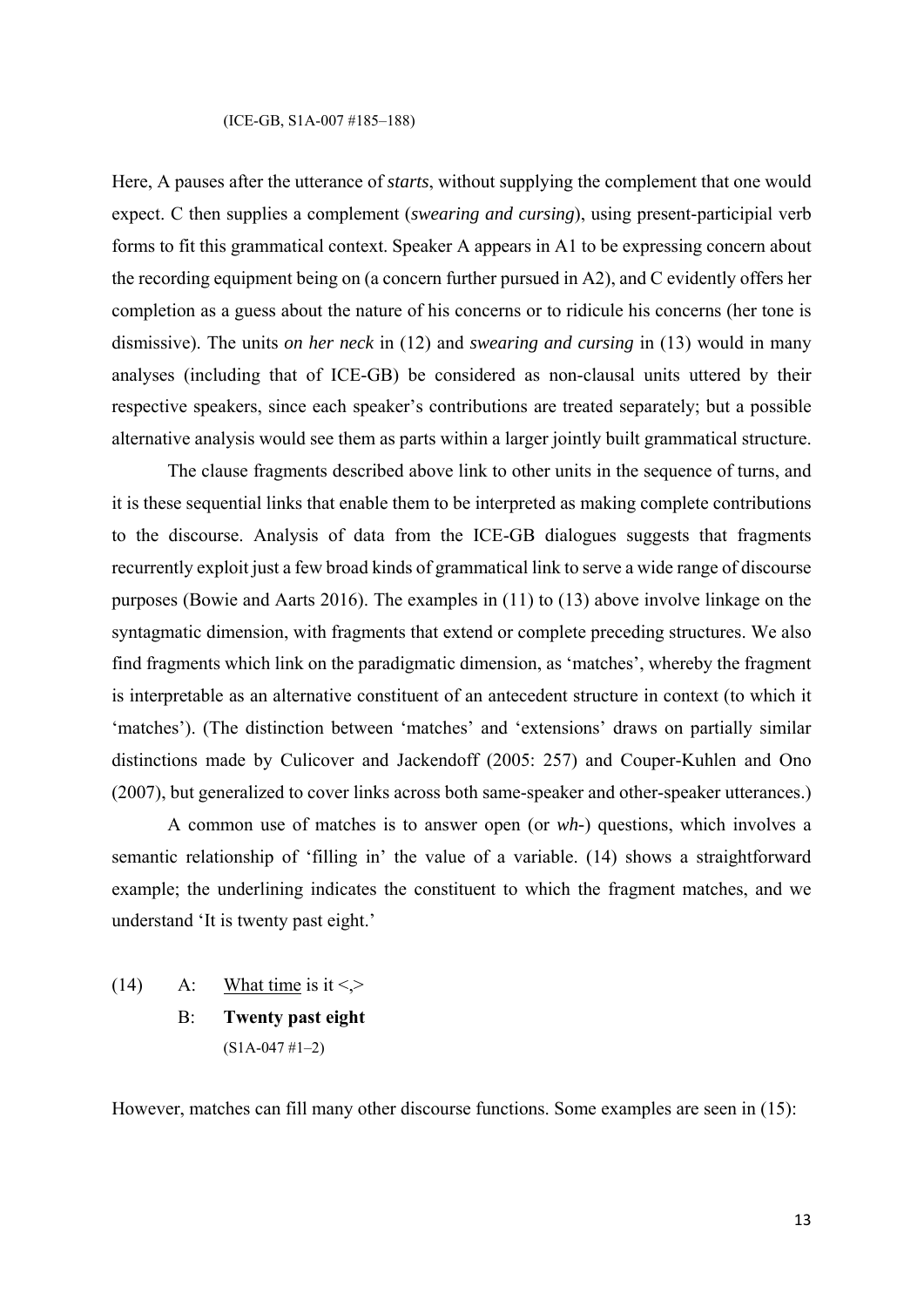- (15) [Context: A has mentioned some family photos that were left behind when a former family house was sold; B is his wife and C their daughter]
	- B: I don't want great big life-size photographs of relatives hanging on the wall thank you
	- C: Especially not **that side of the family** <laugh>
	- A: **Any side of the family** thank you **from that era** (ICE-GB, S1A-007 #160–162)

Here, following B's statement with clausal form, C and A respond by uttering non-clausal units. C expresses agreement with B's evaluation of the photographs of relatives, but indicates that she finds it especially applicable to a particular side of the family. C's contribution combines matching with extending: her NP *that side of the family* matches back to B's *relatives*, her *not* matches B's negation, and *especially* acts as an extension. Speaker A then gives the contrasting assessment that B's point is applicable to any side of the family from that era: his NP *any side of the family from that era* (produced with an intervening discourse marker, *thank you*) can be seen as part of a chain of matching links, matching in the first instance to C's *that side of the family* which links back to B's *relatives*.

The occurrence of numerous units with non-clausal form is problematic for theories which adopt a 'strict ellipsis' account of clause fragments, which hold that there is a 'sentence' or tensed clause underlying all such fragments and that the 'missing' material can be recovered directly from the preceding context. The correct analysis has been debated within the generative literature.<sup>4</sup> For instance, Culicover and Jackendoff (2005) argue against the strict ellipsis account and propose an alternative whereby 'the unexpressed parts of the fragment's interpretation are supplied not through underlying syntactic structure but via direct correspondence with the meaning of the antecedent sentence' (*ibid*.: 234–5). They use a mechanism of 'indirect licensing' to account for the semantic and syntactic relationship of the fragment to its antecedent. They point out that a strict ellipsis account runs into problems when the interpretation of the fragment requires 'adjustment' of aspects of the antecedent (e.g. illocutionary force, the use of *you* vs *I*/*me*, the embedding of clauses). These ellipsis debates

<sup>4</sup> We cannot offer detailed discussion of the ellipsis debates here. See for example van Craenenbroeck and Merchant (2013) and chapters in van Craenenbroeck and Temmerman (forthcoming).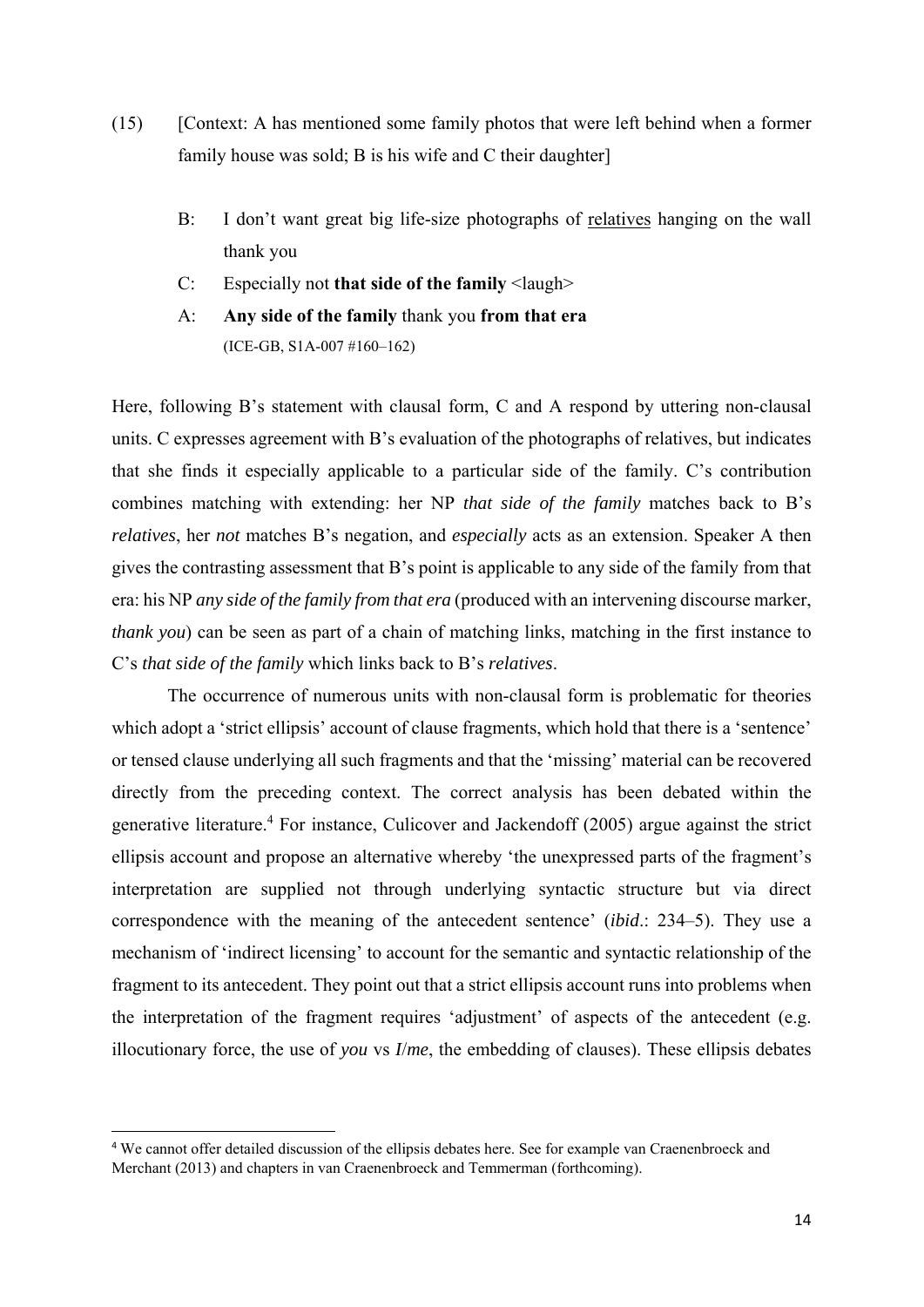rarely consider authentic examples, but an examination of spoken data readily provides examples requiring such 'adjustment', such as (16) and (17).

- (16) B: I don't know if it would be cheaper to do it in her name but I don't think
	- A: No not if **not if we're using your no claims bonus** <,,> (ICE-GB, S1B-080 #278–282)
- $(17)$  [Context: two friends are discussing plans for an outing.]
	- A: Well Xepe seems to love this idea of having a picnic but I'm not too sure about this
	- B: **Not if you've had lunch** (ICE-GB, S1A-006 #28–29)

In (16) B indirectly expresses a question in a subordinate interrogative *if*-clause which functions as the complement of *know*. To arrive at the correct interpretation of the fragment, a strict ellipsis account would require considerable 'adjustment': 'extracting' this subordinate interrogative clause to make it a declarative main clause, and changing its polarity from positive to negative: 'It would not be cheaper to do it in her name if we're using your no claims bonus' (with the fragment, a conditional *if*-clause, functioning as an added adjunct within the main clause). Example (17) requires even greater adjustment, pragmatic as well as syntactic. Here B seems to be supporting A's objection to Xepe's idea: the intended meaning is not 'You're not too sure about this if you've had lunch', but rather something like 'Having a picnic is not a good idea if you've had lunch'. When considering examples of fragments in spoken data, the sheer number of instances and the variety of ways in which they relate to their 'antecedents' make a 'strict ellipsis' account seem very hard to sustain.

This section has explored the challenges of looking at grammar beyond the sentence, suggesting that we have much to learn from how grammar is deployed in building discourse, especially interactive spoken discourse. In the next section we point to some quite different research, which looks at discourse not with the aim of refining our understanding of grammar, but rather with a view to discovering how speakers and writers exploit grammatical resources when using language in order to construct a particular view of reality.

## **3. Grammar shaping discourse**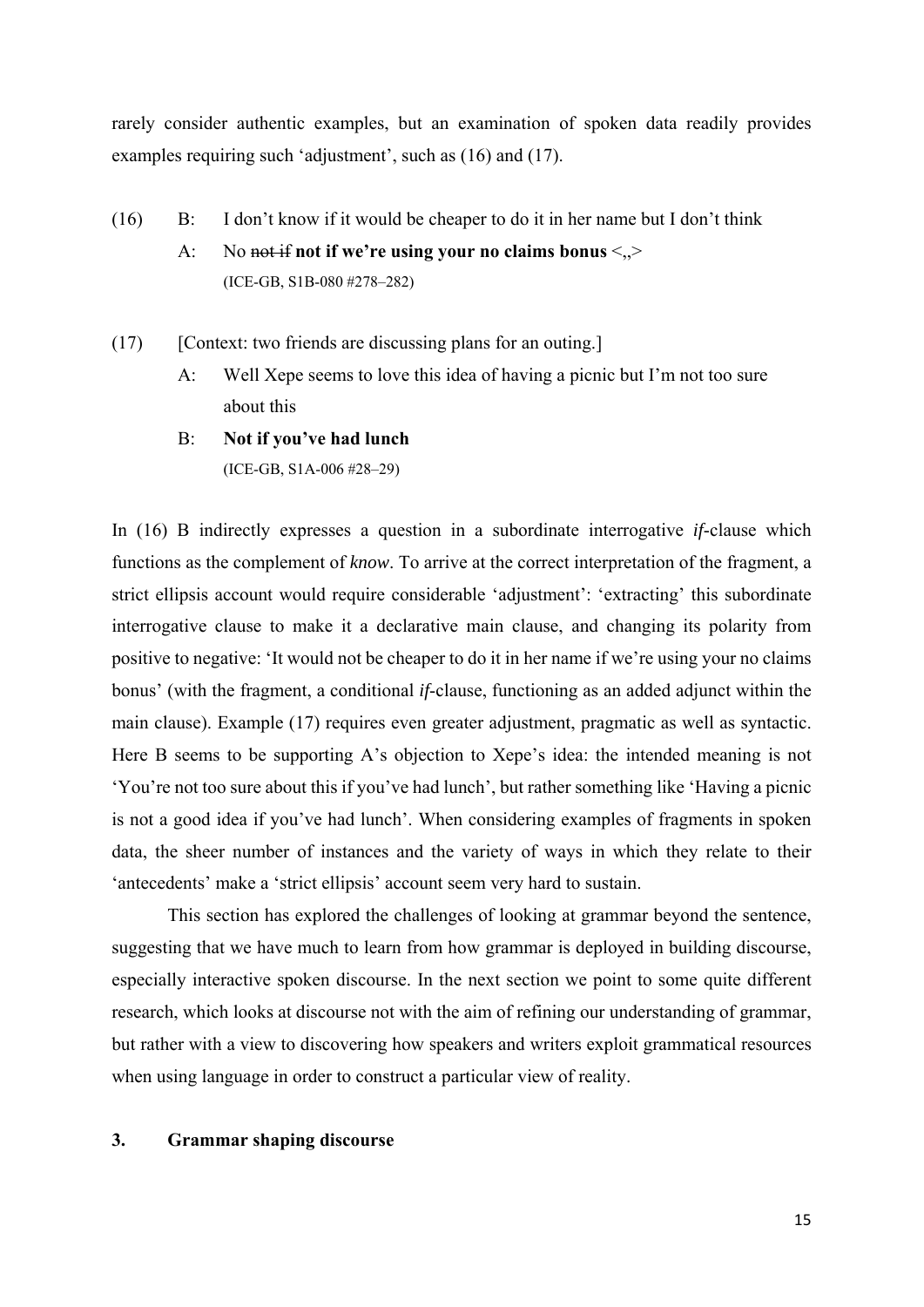Grammar is relevant to any use of language, but researchers' foci can be different: when dealing with spoken data the focus is often on grammatical choices made by speakers in relation to the development of the interaction and the communicative aims of the participants. We saw some of this above and we return to some aspects of grammar in spoken interaction in Section 4 below. In contrast, other discussions of discourse (very often written, but what is said below applies equally to spoken discourse) often take as a starting point the central observation that language supplies alternative ways of describing the same situation. Choosing amongst these different ways could be related to different representations of social reality and therefore to different systems of thinking and beliefs, or ideologies. This link between discourse and the representation of reality has been a central preoccupation for those working in the tradition of Critical Linguistics (Fowler, Hodge, Kress & Trew 1979, Kress and Hodge 1979) and later, Critical Discourse Analysis (CDA; work by Fairclough, Van Dijk, Wodak and others).

Since making choices about how to present situations also relates to how information is packaged, and often correlates with the genre or style of a given text, we should point out that what we discuss here has many overlaps with the discussion in the chapters in this volume on information structure, the relationship between grammar and genre, and grammatical variation in literary texts (Kaltenböck, Dorgeloh and Wanner, and Jeffries respectively). This section should be read as complementary to those three chapters. Any aspect of language can potentially be seen to have some ideological effects, but in practice major areas of enquiry in critical linguistics and CDA have been transitivity, modality, and nominalizations. A wider area of study related to modality – stance – has emerged more recently. We will provide some brief illustrations of how these aspects of grammar have been brought to bear on critical analyses of discourse.

When constructing a text, speakers/writers choose linguistic structures that allow them to control how events are construed, e.g. what verbs (typically) are used to encode them, and which participants are included/excluded or foregrounded/backgrounded as a result. Verb valency<sup>5</sup> and how the arguments of verbs are linked in particular sentences are some of the aspects of grammar that are frequently invoked in discourse analyses that focus on how texts present the social world. This can be illustrated briefly with a few examples taken from different news items published recently in a range of newspapers, paying specific attention to the verb *separate* and its nominalization *separation*:

<sup>&</sup>lt;sup>5</sup> For a discussion of verb valency see Herbst, this volume.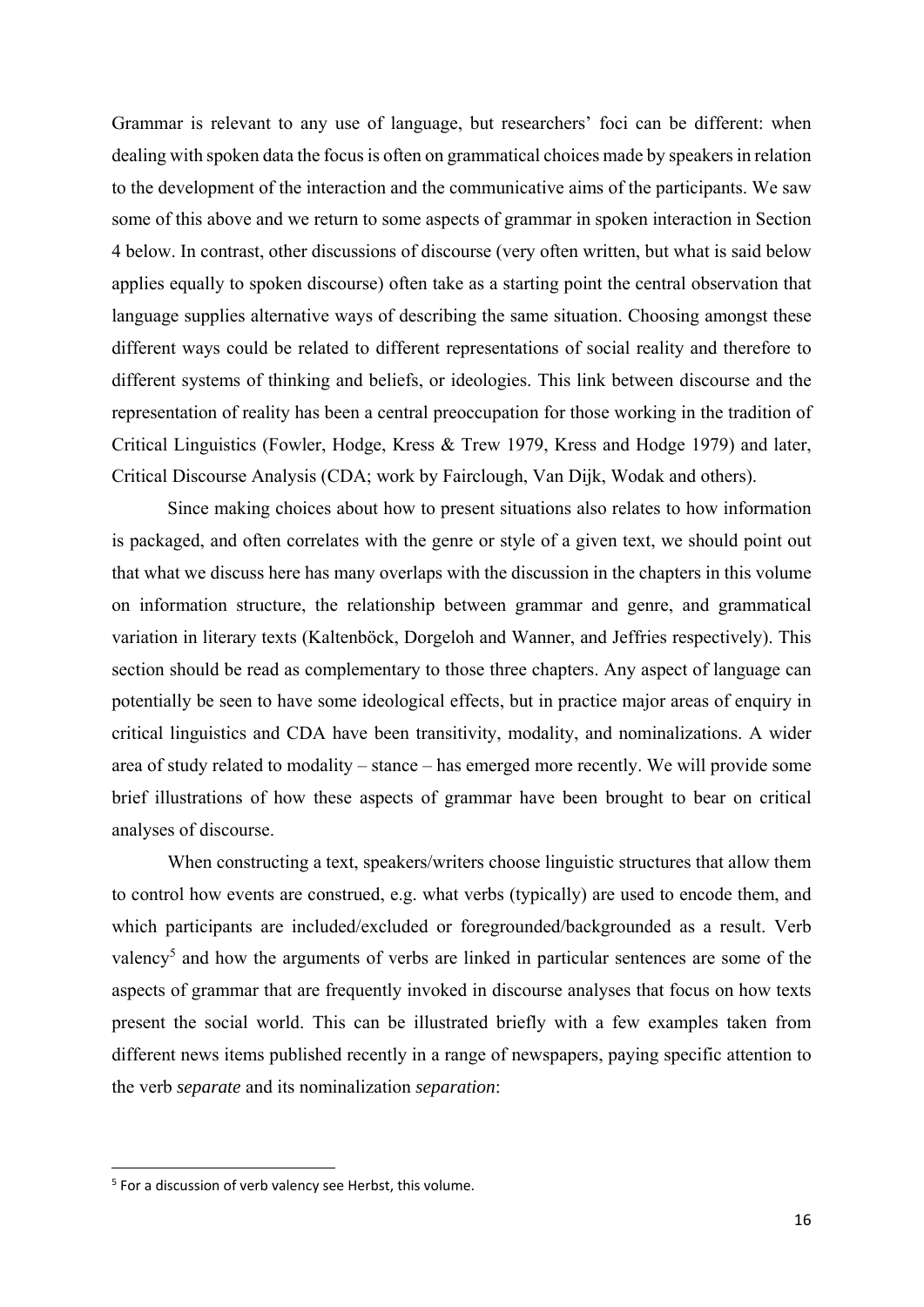- (18) Mexico's foreign minister Luis Videgaray Caso, who has branded the policy 'cruel and inhuman', last night claimed **US immigration agents had separated a Mexican mother and her ten-year-old daughter with Down syndrome**. (*Daily Mail*, 20 June 2018)
- (19) "**Other governments have separated mothers and children**," he wrote on Twitter, above a photograph of Birkenau, part of the Auschwitz death camp complex. (*The Times*, 18 June 2018)
- (20) When journalists were briefly admitted to the facility, one teenager explained how she had been looking after a toddler — no relation to her — **who had been separated from her family for three days**. (*The Times*, 19 June 2018)
- (21) Parents are now being convicted through the criminal system, which means **that they are imprisoned and separated from their children**. (*The Times*, 19 June 2018)
- (22) President Donald Trump urged House Republicans to pass broad immigration legislation in a Tuesday evening meeting, but he stopped short of telling them he would immediately reverse a widely condemned policy **that has separated thousands of migrant children from their parents**. (*Wall Street Journal*, 19 June 2018)

*Separate* in this kind of use is a transitive verb which creates an expectation that there will be three participants: one participant who does the separating, and two (or more) participants who are being separated from each other. This is exactly what the bolded clause in (18) delivers, placing the NP *US immigration agents* in subject/agent position and placing the two entities being separated from each other, a Mexican mother and her ten-year-old daughter, in a coordinated object NP, thus giving them equal prominence. This clause makes clear who, according to the foreign minister's claim, has undertaken (and potentially should be held responsible for) the action of separating, and who has been affected by it. We see a similar structure in the bolded clause in (19): the agent (*other governments*) is explicitly expressed as subject and so made more prominent, and the affected entities are expressed in a coordinated object NP: *mothers and children*. By contrast, in (20) the verb *separate* is used in a passive relative clause. The clause modifies a noun which represents one of the participants subjected to separation (the toddler), while the other participant (the toddler's family) appears in a prepositional phrase which is a constituent of the relative clause. Crucially, the participant who is the agent of the separation remains unexpressed. Similar points can be made about (21): the focus is on the participants subjected to separation, but the agents of the separation act remain backgrounded.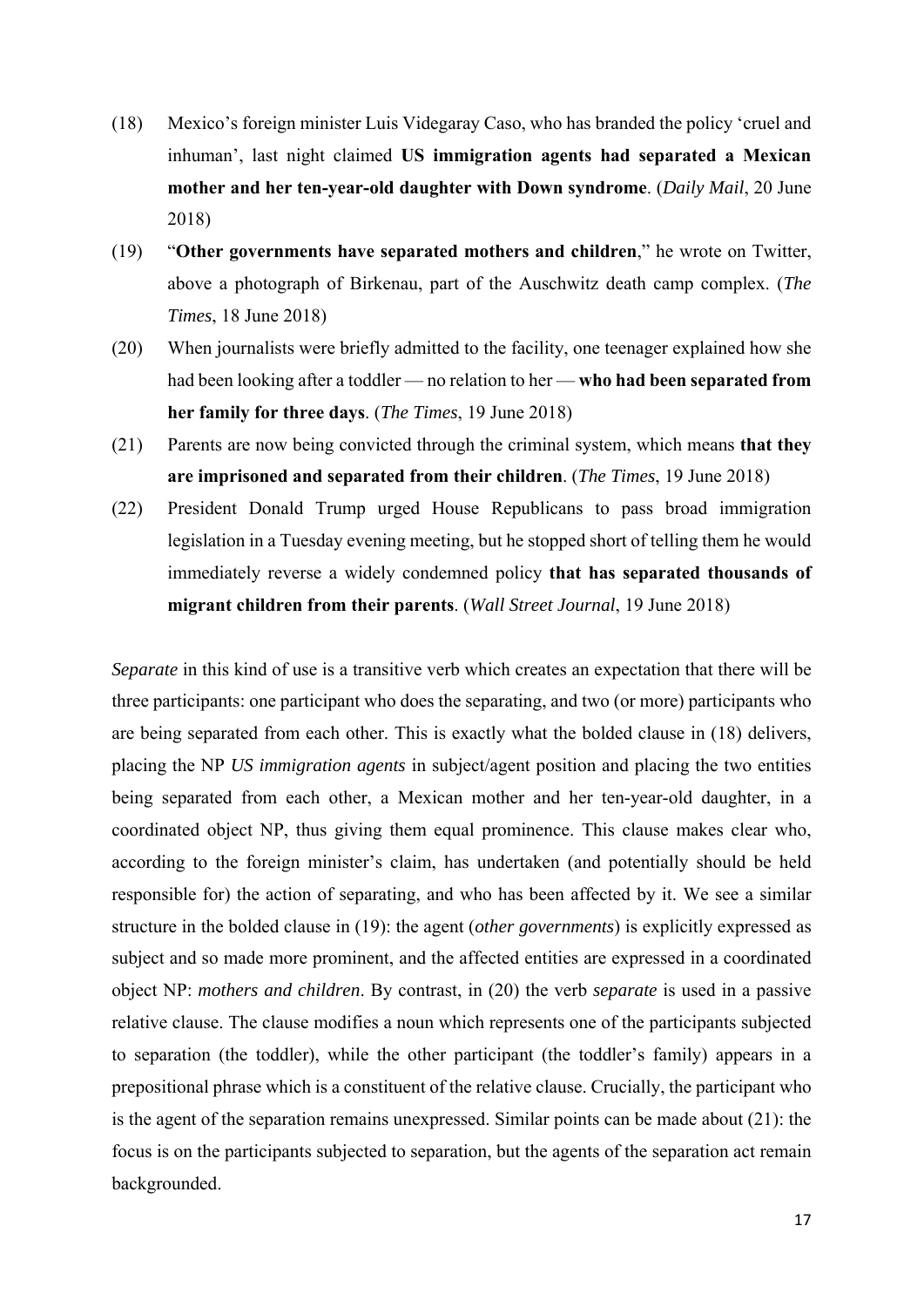Different verbs are associated with different types of situations. Some place specific requirements on their subjects or objects (e.g. they may admit only animate or sentient subjects or objects). Discourse analysts consider such properties important in terms of how the world is construed by language speakers, especially since language allows alternatives. The verb *separate* allows for an inanimate abstract subject. For example, in (22) above we see the NP *a widely condemned policy* as the understood subject of *separate*. Whereas (18) and (19) placed the agency of the separation with sentient agents, in (22) the agency is placed with an abstract entity, a policy, which allows the author not to name those responsible for the policy.

 A similar effect of deleting or backgrounding agency can be achieved via nominalization (Fowler et al. 1979, Fowler 1991, Fairclough 1992; see also Billig 2008 and van Dijk 2008 for some recent debates and further references). The events mentioned in the news reports above can also be referred to as follows:

- (23) Even better would be for Congress to pass the leadership's compromise that legalizes Dreamers, ends the family **separation** fiasco, and gives Mr. Trump some of his priorities. (*Wall Street Journal*, 18 June 2018)
- (24) The **separations** were not broken down by age, and included **separations** for illegal entry, immigration violations or possible criminal conduct by the adult. (*Irish Independent*, 16 June 2018)

In (23) and (24) the events previously named with the verb *separate* are now referred to with the nominalization *separation*. Again, this allows the writer(s) more choice of which participants to name and which to background or leave out. In (25) similar flexibility is afforded by using modification with a participial adjective.

(25) Dona Abbott, Bethany's refugee program director, said that these newly **separated** children frequently have nightmares, anxiety and stomachaches. (*The New York Times*, 9 June 2018)

Of course, such choices become significant only if they are a part of a consistent pattern in a particular text or collection of texts. Where such consistent patterns are spotted, they are seen as patterns of representations of social actors and practices that can be thought to reflect and construct coherent systems of values and ways of thinking.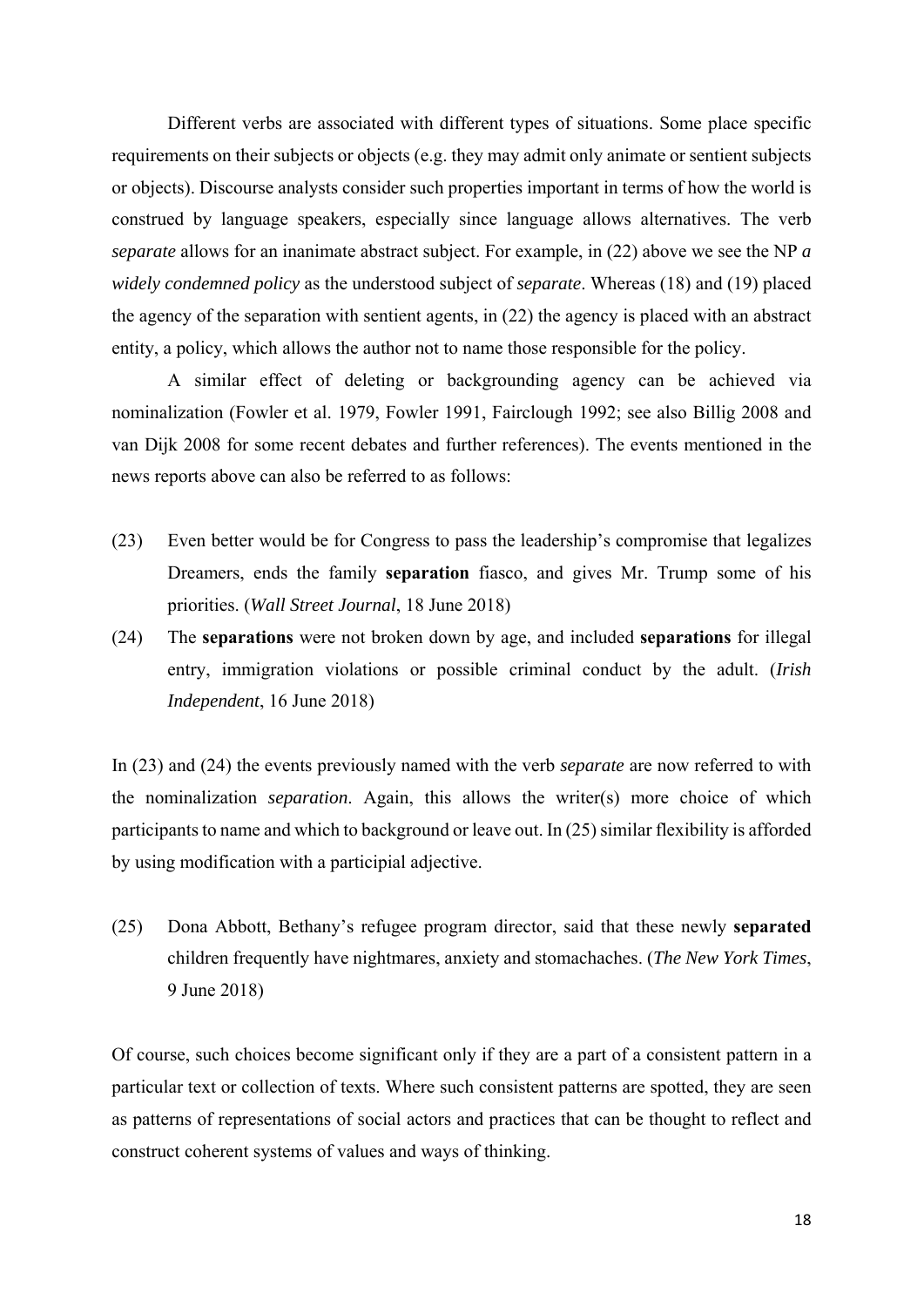One further area of grammar that merits mention in the context of discourse analysis of this kind is modality. Modality, discussed in this volume by Ziegeler, is a resource which allows the expression of speakers' attitudes, states of knowledge, or relationships of obligation or permission between participants in the discourse. Modality can be linked to power and authority. For example, powerful and authoritative speakers can use some modal forms (e.g. conferring obligations upon others, expressing high degrees of certainty) to a greater extent than others. Modality is important for the construal of events, their participants, and the relationships between participants in discourse. For example, the use of the modal *must* in (26– 29) below in statements that come from two sides of a current debate shows that on both sides there are strong perceptions of what are the morally and ethically valid positions to take.

- (26) The issue animated their weekly lunch and a consensus emerged that Congress **must** act, possibly as early as this week, leaders said. (*The Guardian*, 19 June 2018)
- (27) U.N. Secretary-General António Guterres said on Monday in a statement that "…Children **must** not be traumatized by being separated from their parents. Family unity **must** be preserved." (*Wall Street Journal*, 18 June 2018)
- (28) …Border Patrol officials say they **must** crack down on migrants and separate adults from children as a deterrent to others trying to get into the US illegally. (*The Telegraph*, 19 June 2018)
- (29) They also **must** prove that their home government is either participating in the persecution or unable or unwilling to protect them. (*Wall Street Journal*, 11 June 2018)

Here we have illustrated just some of the grammatical features of sentences in a text that might be highlighted as significant by researchers whose interest is in the link between discourse and ideology. (We gave examples from written discourse, but similar points can be made about speech.) This isn't to say that all instances of such grammatical features have ideological effects, and of course an analysis will explore not just these properties of the data, but many other aspects, such as vocabulary choices and genre characteristics, and will look for patterns rather than single instances.

Another research strand related to subjectivity more generally is the study of how grammatical (as well as lexical and paralinguistic) devices can be used to express attitudes, emotions, as well as judgements and assessments of the validity of propositions, and so on. We will use the cover term *stance* for these (for references to relevant scholarship, including that using different terminology, see Biber (2006) and Gray and Biber (2016), for instance). A range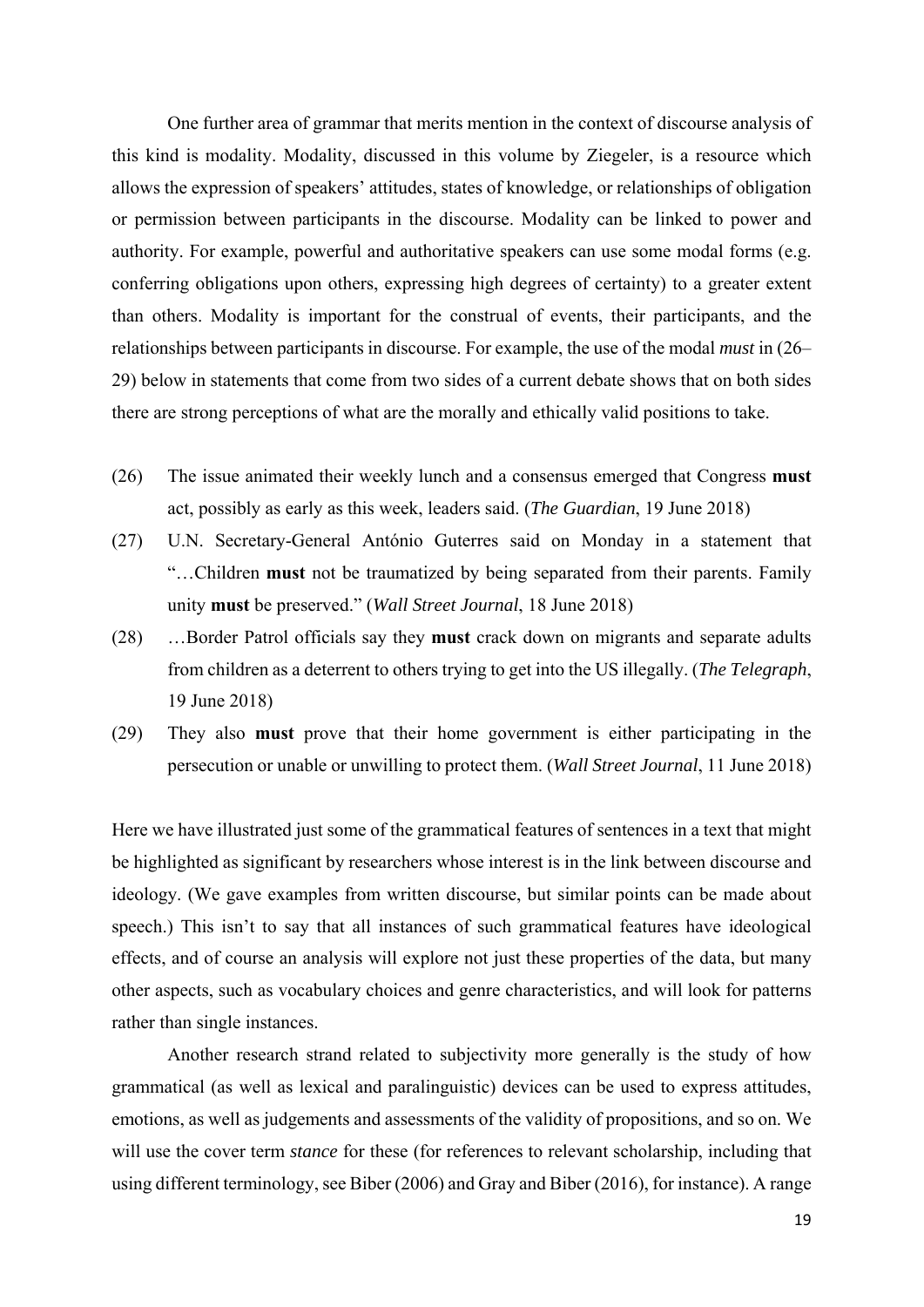of grammatical constructions used to express stance are laid out in the *Longman Grammar of Spoken and Written English* (Biber et al. 1999, Chapter 12). Biber (2006) illustrates some common grammatical devices used in spoken and written academic discourse. Stance can be expressed with the help of adverbials (30a and 30b) which express some attitude or assessment towards the proposition expressed in the main clause.<sup>6</sup> Another relevant grammatical structure is the so-called stance complement clause, a construction comprising a complement clause controlled by a stance verb or adjective, for instance, which indicates what stance is being expressed with respect to the proposition contained within the clause (see (30 c-g)).

- (30) a. Obviously you don't have to come to class on May eighth.
	- b. Maybe someone mentioned this in speaking about it.
	- c. **I know a lot of people avoid Sacramento because of the deathly smog there.**
	- d. We are becoming increasingly certain that the theory has far reaching implications…
	- e. You think I did a bad job.

- f. They needed to rebuild the entire government system.
- g. It seems fairly obvious to most people that Watson tremendously oversimplified the learning process.

As (30c) and (30d) show, sometimes stance is explicitly ascribed to the speaker; it could also be explicitly ascribed to the addressee (30e), or possibly a third person (30f), or it can be left implicit  $(30a, b)$ .<sup>7</sup> Modality, which we touched on already, is of course another grammatical manifestation of stance.

A number of studies have shown not only the variety of grammatical and lexical resources for the expression of stance, but also how the expression of stance can respond to the physical mode (i.e. whether a text is spoken or written) and to the different communicative purposes of different registers. For example, in his study of university registers within both speech and writing Biber (2006) finds that stance is expressed more frequently in speech, but also more frequently in what he calls the 'management' registers (i.e. interactions and texts relating to classroom management and course management), whether written or spoken; see

<sup>6</sup> The examples and analysis in (30) are from Biber (2006: 99-100), underlining in the original.

 $<sup>7</sup>$  The attribution of stance is a complex matter, which unfortunately, we can't give the attention it deserves. See</sup> remarks in Ziegeler (this volume) as well as discussions of stance in the literature for some of the issues.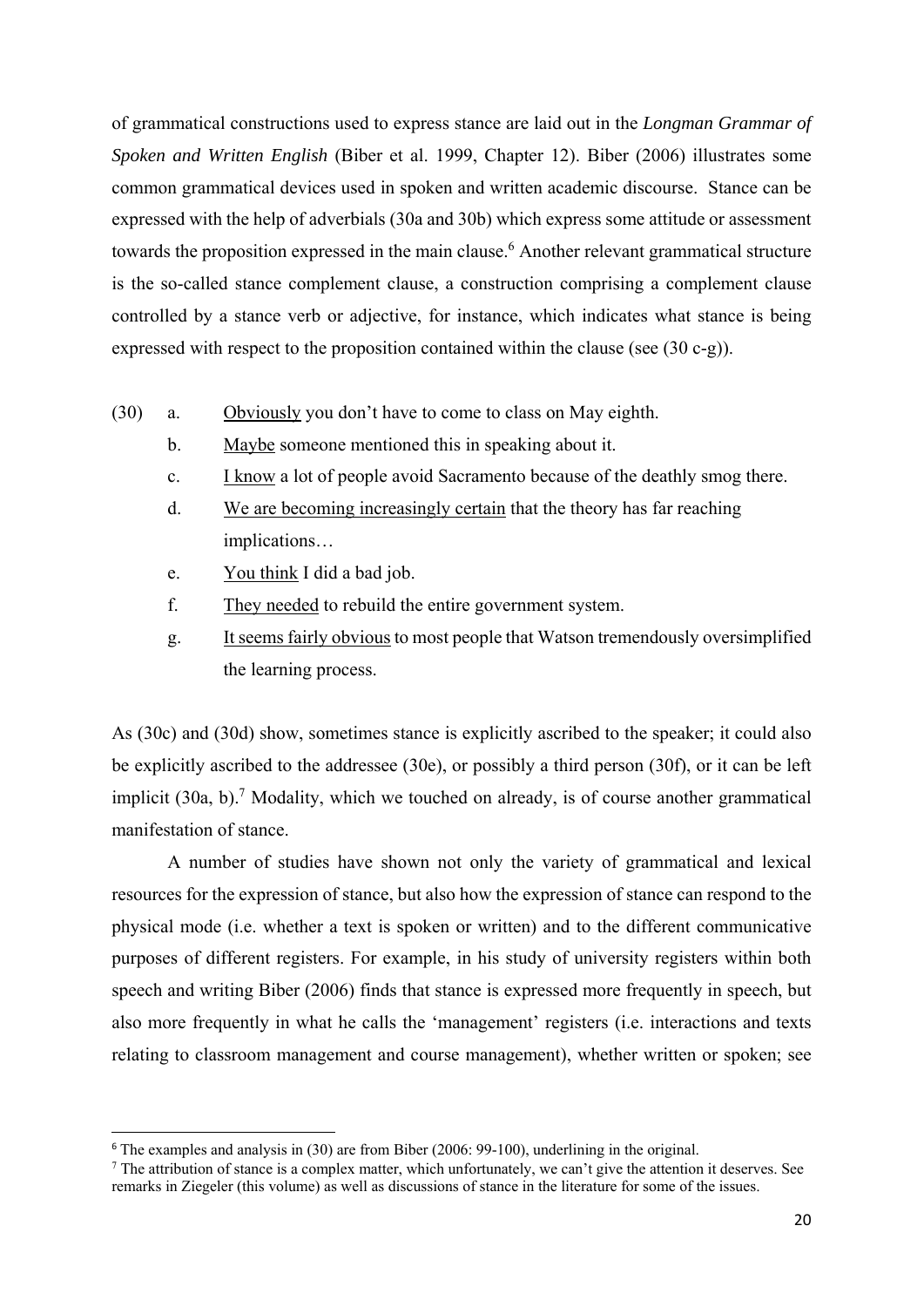Biber and Finegan (2004), Biber (2006), as well as Gray and Biber (2015) for further examples and references.

Stance and modality, like other areas of language, can of course be studied in their own right, or in relation to aspects of social structure. Scholars whose aim is to uncover relationships between language use and power or ideology frequently deploy the conceptual tools of Systemic Functional Linguistics (SFL), associated with M. A. K. Halliday (see for example Halliday 2014). SFL is a functional approach to the study of language, which prioritizes attested data and the study of texts. An important aim of any investigation in SFL is to show how linguistic structure (conceived as one module, i.e. without a strict separation between the lexicon and grammar) contributes to the meaning of a text. Linguistic structure is conceptualized as a network of choices, and is linked to linguistic functions of reference (the ideational function), of relationship management (the interpersonal functional), and of managing the information flow (the textual function). A detailed introduction to this framework is outside the scope of this work, so the reader is directed to Halliday (2014), or for shorter presentations see, amongst many others, Coffin et al. (2010), Schleppegrell (2014), Martin (2011), Martin (2016); see also Mackenzie and Schönefeld, this volume.

Recently, some researchers have extended CDA to link it to cognitive processes implicated in the interpretation of texts. To achieve this aim, they have adopted a Cognitive Linguistic approach (e.g. Langacker 1991) to the grammatical features of a text. Language is seen as a process of construal of events, experiences, etc. that can have an ideological basis or effect. This construal, as evidenced in the language forms used, is linked to cognitive processes of interpretation. Some extensions seek to demonstrate this link experimentally (for points along these lines and implementations of such approaches see Chilton 2004 and 2005, Li 2011, Hart 2014, 2016 and references therein; see also Harrison et al. 2014). Other extensions have sought to provide CDA with sounder empirical coverage by looking for significant patterns in extended collections of discourse with the methods of Corpus Linguistics (e.g. Baker and Levon 2015, Gabrielatos and Baker 2008). The focus on the process of subjective construal is not confined to studies of language and ideology or studies of written discourse. Subjectivity in language can be seen as a foundational property that affects language structure and function, as well as language change (see, for example, volumes like Athanasiadou et al. (2006) or Davidse et al. (2010); see also some of the remarks in the next section).

### **4. Discourse shaping grammar**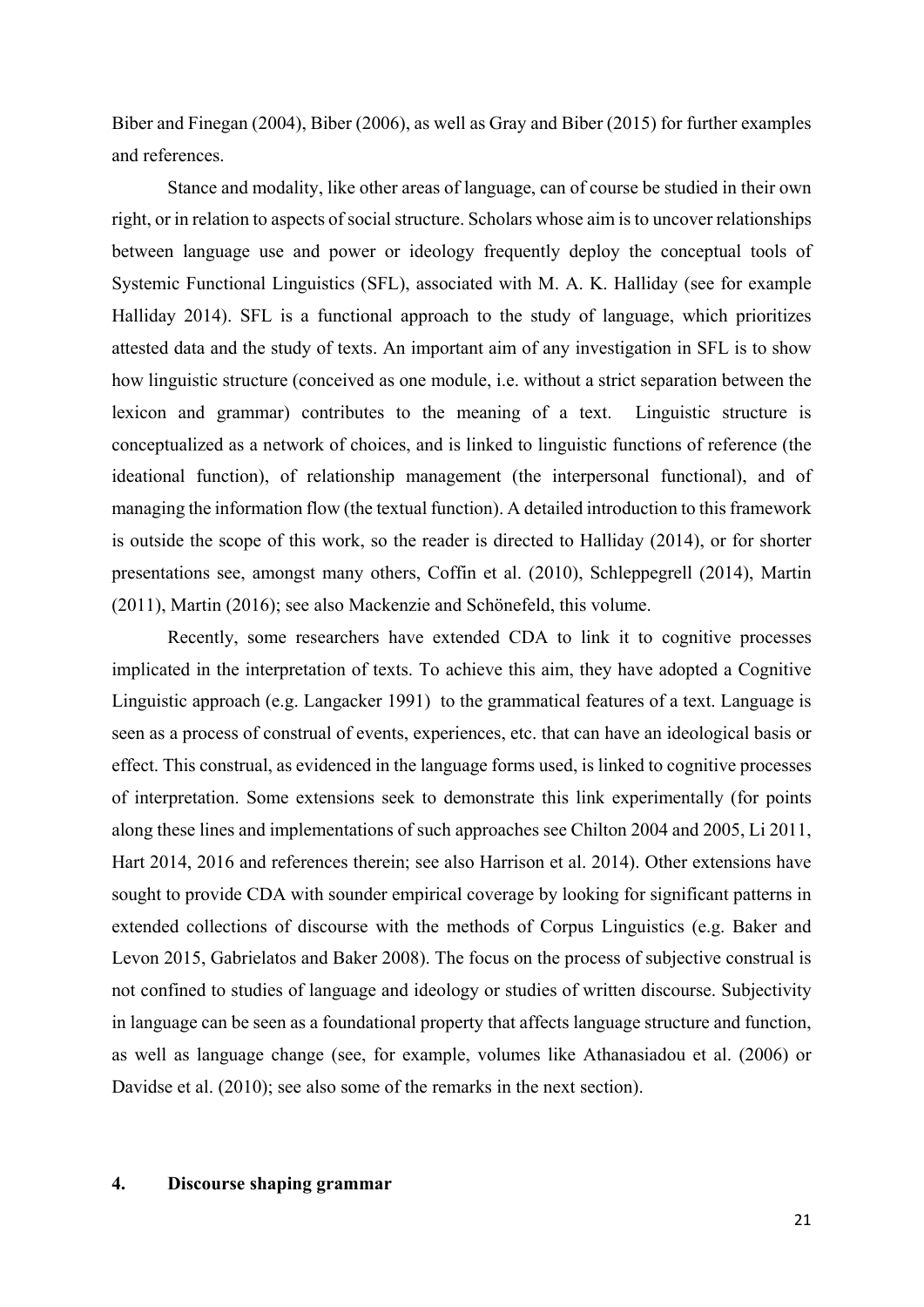In the previous section our main aim was to show that grammatical resources are exploited in discourse by giving speakers choices that allow them to present reality in different ways and express their subjective attitudes and beliefs about reality. Here we will refocus the discussion to highlight research which suggests that language use shapes and enriches grammatical resources, or influences how they can be used. For example, some research has shown interactions between discourse and clausal grammatical structure. Du Bois (2003, see also references therein) demonstrates that across speakers and in a number of languages in spontaneous face-to-face interaction there is a tendency to find no more than one full lexical NP per clause. What is more, such full lexical NPs, which tend to express new information, i.e. referents not previously introduced in the discourse, are much more likely to be found in the position of either the subject of an intransitive verb, or the direct object of a transitive or ditransitive verb. Conversely, the subject in a clause with a transitive/ditransitive verb and the indirect object in a clause with a ditransitive verb tend to be realized as reduced NPs, e.g. pronouns. This generalization, which Du Bois links to the relative cognitive costs of processing new vs. old referents, he takes to show that information management in discourse, i.e. discourse pragmatics, ultimately shapes grammar: this discoursal pattern could be seen as the basis of an argument structure patterning like ergativity (see Du Bois 1987).<sup>8</sup> In a somewhat similar vein, Engebretson (1997) links the distribution of attributive vs. predicative adjectives to their discourse function: attributive adjectives tend to help introduce new referents, whereas predicative adjectives tend to add information about already established referents (he follows observations by Thompson 1988 and Ferris 1993). Hopper and Thompson (1984) argue for a more general link between lexical categories like nouns and verbs and their discourse functions, e.g. introducing discourse participants or events, respectively; see also Hollmann's chapter on lexical categories in this volume.

The role that discourse (i.e. the interactive use of language) plays in enriching the functional potential of language is also often discussed in the field of grammaticalization (Heine, Claudi and Hünnemeyer 1991; Traugott and Heine 1991; Heine and Kuteva 2002, Traugott and Dasher, 2002; Hopper and Traugott 2003; Kuteva 2004; Narrog and Heine 2011, Smith et al. (2015) and references therein). Grammaticalization relates to a set of language changes that create grammatical/functional elements out of lexical ones. It is often associated

<sup>&</sup>lt;sup>8</sup> See Haig and Schnell (2016) on some of the debates around ergativity and information management.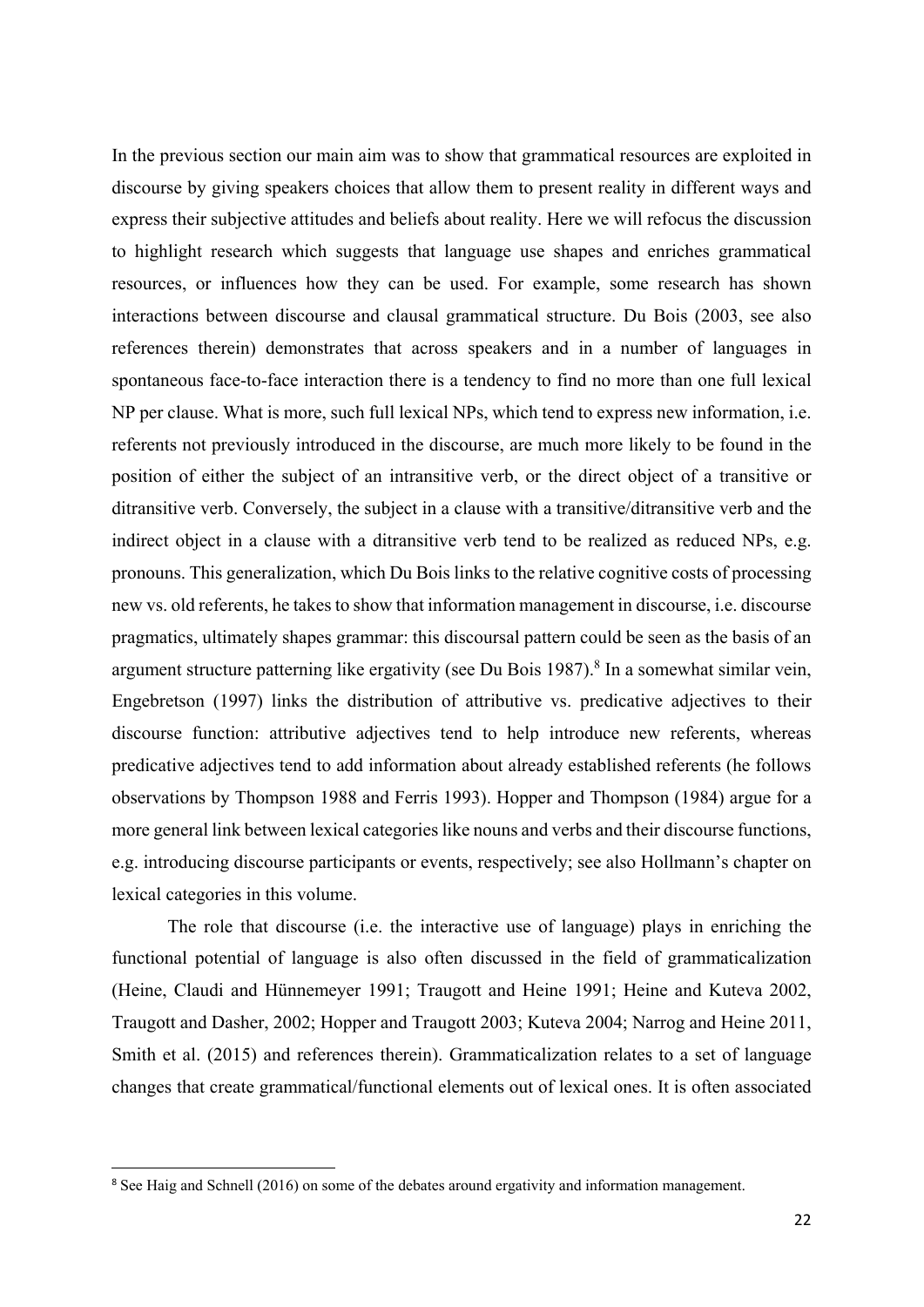with a development presented on a cline like the one in (31) below (from Hopper and Traugott 2003: 7):

(31) content item > grammatical word > clitic > inflectional affix

This shows that the emphasis in studying grammaticalization is often on the structural transformation from an independent lexical item to a syntactically more dependent or tightly fused function word, clitic, or morpheme, and the concomitant change from lexical meaning to (grammatical) function. Various semantic, pragmatic, and structural changes have been observed along the way. This can be exemplified with the English *a bit of*, given as a case study in Traugott (2010). The source of *a bit of* is a nominalized expression meaning 'biting'. This was reinterpreted to mean not the act of biting, but the amount being bitten off, as in *a bite of bread*, i.e. it became a partitive. The partitive was extended further so that it could be used in expressions like *a bit of a fool*. Traugott (2010) notes that this stage involved a pragmatic expansion, or enrichment of the meaning of the expression during its use, since the partitive was associated with negative speaker evaluations, that is at this stage we can see subjectification in the development of *a bit of*. A semantic/pragmatic expansion accompanied by a reduction can also be seen in the next move to a quantifier, as in *a bit wiser, a bit richer*. Further development allows *a bit* to be used as an adjunct (as in *I don't like it a bit*) (for further details and examples see Traugott 2010: 46-49).

As we can see, grammaticalization is driven by a number of semantic processes of reinterpretation, which happen in language use. Traugott (2010) uses the pragmatic subjectification in the history of the development of *a bit of* and other examples to argue that theories of language change cannot ignore the role of the speaker and, more generally, the role of speaker/hearer interactions. The speaker innovates in the flow of speech, in the course of an inherently subjective speech event. In other words, if language change is seen to happen incrementally in language use, then it becomes intrinsically linked to discourse. This view of language change is contrasted with theories that attribute change to child language acquisition (Lightfoot 1999, see also Waltereit 2011 and references therein; for a comparison and an attempt to reconcile the two views see also Öhl 2014). Some processes of grammaticalization, and language change more generally, have also been linked to frequency, both type and token (e.g. Bybee 2003, 2007). Frequency effects, which can be taken to be responsible for phonological reduction, for example, or the entrenchment of some patterns, can only be understood when language in use, i.e. discourse, is taken into account. Thus grammaticalization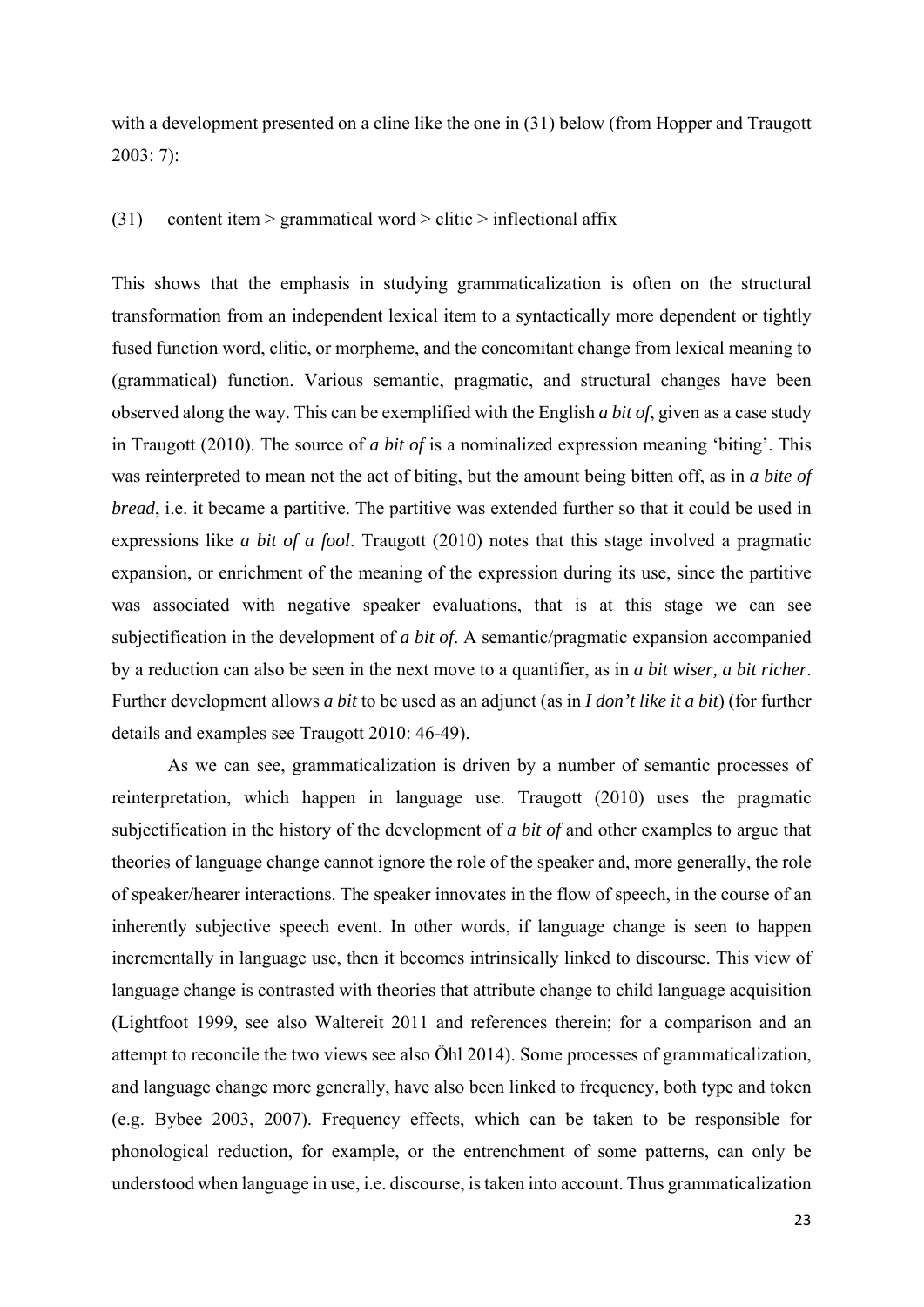research aligns more generally with functionalist and usage-based approaches to language (see Mackenzie this volume).

Not only can language change be seen to happen within language use, i.e. discourse, but languages also develop resources expressly for the purpose of discourse management: discourse particles or markers, i.e. elements like *well*, *but*, *however*, *though*. These markers are discussed in the literature as functional elements that help speakers and hearers manage interaction (e.g. express the relationships between different chunks of discourse, or express their attitudes to propositions expressed in discourse). As functional elements, they are considered by many researchers in the field to be part of the grammatical resources of the language — this is, however, a debated issue as such scholars are adopting an 'extended' view of grammar relative to more traditional approaches (see e.g. Degand and Evers-Vermuel 2015 for discussion).

There is also a considerable literature concerning how these functional elements arise in discourse. Barth-Weingarten and Couper-Kuhlen (2002), for example, discuss the development of *though* from a conjunct of concession to a discourse marker with concessive and (increasingly) textual uses (e.g. as a topic shifter, i.e. as a marker which contrasts two chunks of discourse in terms of topic). (32) can be used as an example (their example 3 on p. 350, with some adaptations, emphasis ours). It comes from an American English radio phonein. The caller, Jim, praises his lesbian neighbours for helping with childcare whilst he was a single parent. Freddy Merts, the moderator, asks him whether he felt sexually attracted to them.

[Copy-editor: key to (32) could be put in a footnote, if necessary]

(32)

|   | J:  | i was too bUsy for women bUt,                        |
|---|-----|------------------------------------------------------|
|   | FM: | yeah RIGHT,                                          |
|   | J:  | yeah I WAS.                                          |
|   | FM: | [what an exCUSE,                                     |
| 5 |     | [(you know if you are) takin CARE of a kId and stuff |
|   |     | $[(it']$ l keep you) BUsy.                           |
|   | FM: | [that's TRUE yEAh,                                   |
|   |     | but the kId can be a great PROP though.              |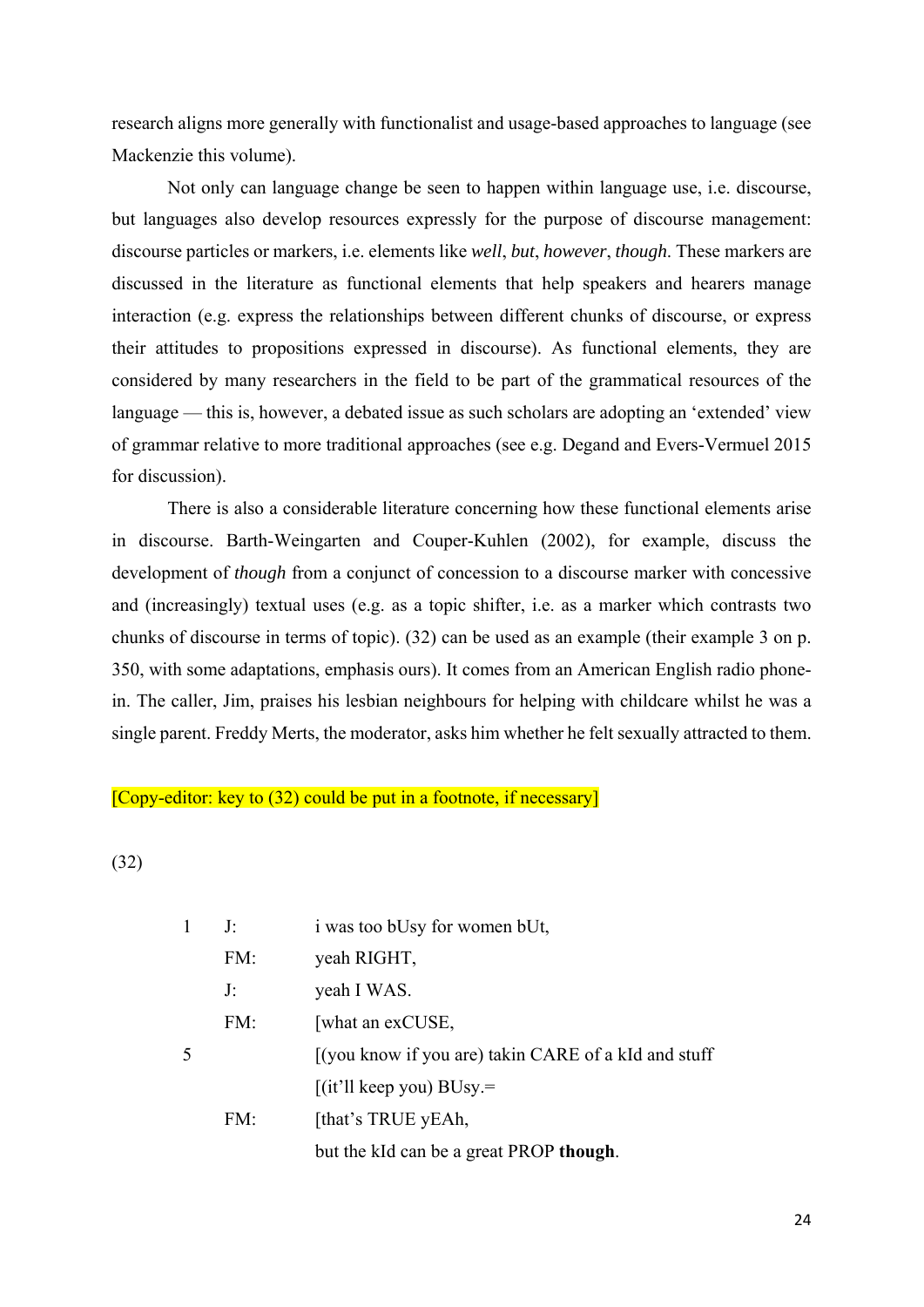|    |     | i know a lot of single Fathers who bring their      |                                       |     |                |  |
|----|-----|-----------------------------------------------------|---------------------------------------|-----|----------------|--|
| 10 |     | kids to the pArk,                                   |                                       |     |                |  |
|    |     | $\left( .\right)$<br>like a MAGnet,                 |                                       |     |                |  |
|    |     |                                                     |                                       |     |                |  |
|    | J:  | $oh(h)(h)$ ye(h)ah(h) [h, tha/                      |                                       |     |                |  |
|    | FM: | [or a MAGgot.                                       |                                       |     |                |  |
| 15 | J:  | thAt's kind of slck somehow though don't you think? |                                       |     |                |  |
|    |     | $((\text{laughs}))(h)(h)$                           |                                       |     |                |  |
|    | FM: | [we:1]                                              |                                       |     |                |  |
|    | J:  | Using your kid to dAte-                             |                                       |     |                |  |
|    |     |                                                     |                                       |     |                |  |
|    |     |                                                     | Key to symbols: ACcent primary accent | ÷   | lengthening    |  |
|    |     | Accent                                              | secondary accent                      | (h) | laugh particle |  |

| Accent  | secondary accent                             | (h) | laugh particle          |
|---------|----------------------------------------------|-----|-------------------------|
| $\cdot$ | final intonation falling to $low$ (.)        |     | pause                   |
| $\cdot$ | final intonation rising to mid $\frac{1}{2}$ |     | break-off               |
|         | final level intonation                       |     | suggested transcription |
|         |                                              |     | overlap                 |
|         |                                              |     |                         |

In line 7 FM concedes the points Jim has made so far, and in line 8 he puts forward a counterclaim. The *though* at the end of this turn both marks the concession and signals the move to a new topic (from the difficulties of being a single father to dating strategies for single fathers). The development of *though* with the function illustrated above does not match the understanding of grammaticalization in all respects – for instance, it does not meet some of the criteria laid down by scholars like Lehmann (1985), e.g. there is no reduction of scope, phonological reduction, or move to an obligatory marker. The authors argue, however, that if grammaticalization is conceptualized as a phenomenon exhibiting prototypicality, then the development of *though* as a discourse marker can be treated as non-prototypical grammaticalization. In the case of *though*, what we see is a bleaching of the concessive semantics (what is contrasted are not propositions, but shifts of topic) and a concomitant increase of abstractness.<sup>9</sup> There is also an increase in textual meaning, i.e. conveying the relationship between two chunks of text, which the authors designate as pragmatic strengthening. On the syntactic level there is an increase in scope (textual *though* connects

<sup>&</sup>lt;sup>9</sup> For an earlier seminal discussion of semantic and pragmatic changes accompanying grammaticalization see Brinton 1996, for example.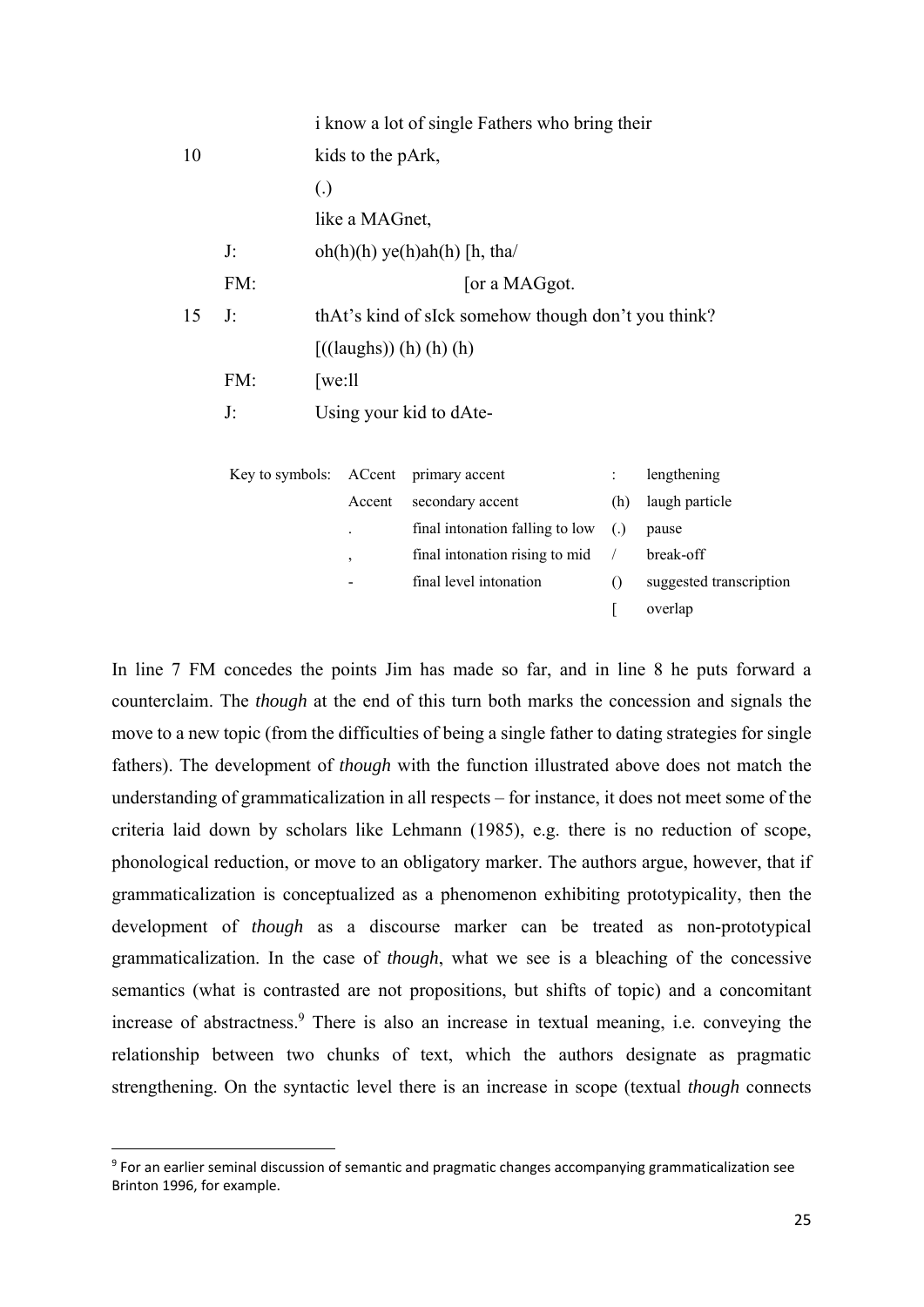larger chunks of text). Couper-Kuhlen (2011) discusses *though*, as well as other phenomena like left dislocation and extraposition, as arising from conversational routines collapsed into single conversational turns. For debates in the literature over whether the development of discourse markers should be considered as grammaticalization, see for instance Degand and Simon-Vandenbergen (2011), Heine (2013), and Degand and Evers-Vermuel (2015).

Mulder and Thompson (2008) argue that grammaticalization processes similar to those described above can be seen in the development of *but* from a conjunction to a discourse particle in American and Australian English. Mulder, Thompson, and Perry Williams (2009) argue that this process is fully completed in Australian English only. We illustrate the use of final particle *but* in Australian English with their example (12) (p. 351) which we reproduce in (33) below. The example shows a football coach ending a practice session.

(33)

|               | Coach: |               | That'll do it,         |
|---------------|--------|---------------|------------------------|
| $\mathcal{D}$ |        |               | lads.                  |
| $\mathcal{R}$ |        | $\rightarrow$ | Good work <b>but</b> . |

Used in this way, *but* is uttered with a final prosody, completes a turn, and marks contrastive content. In the example above the coach signals that the session is over but that he is satisfied with progress made.

Some of the processes visible in the development of *though* have also been traced in the development of negative mental verb constructions like *I don't know*, for instance, discussed in Lindstrom, Maschler, and Pekarek (2016) amongst others. In a paper with a crosslinguistic perspective the authors point out that *know* and similar verbs in similar 1SG constructions have moved away from their traditional transitive use with epistemic meaning to become discourse markers, which have interactional meaning (e.g. heading off sensitive topics) or indicate speakers' stance (e.g. casting a contribution as a guess, or hunch). In the case of *I don't know* in English, when used as an intransitive verb in a discourse marker-like construction there is often also morphophonological reduction: *dunno*.

Studies of grammatical change like the ones we summarize above often focus on language used interactionally in speech. Recently some scholars have argued, however, that change can also originate in writing (see introductory chapters in Biber and Gray 2016, as well as the concluding remarks in Fox (2007)). In a study of the historical developments in academic writing, Biber and Gray (2016) find that specialist science writing has moved away from a style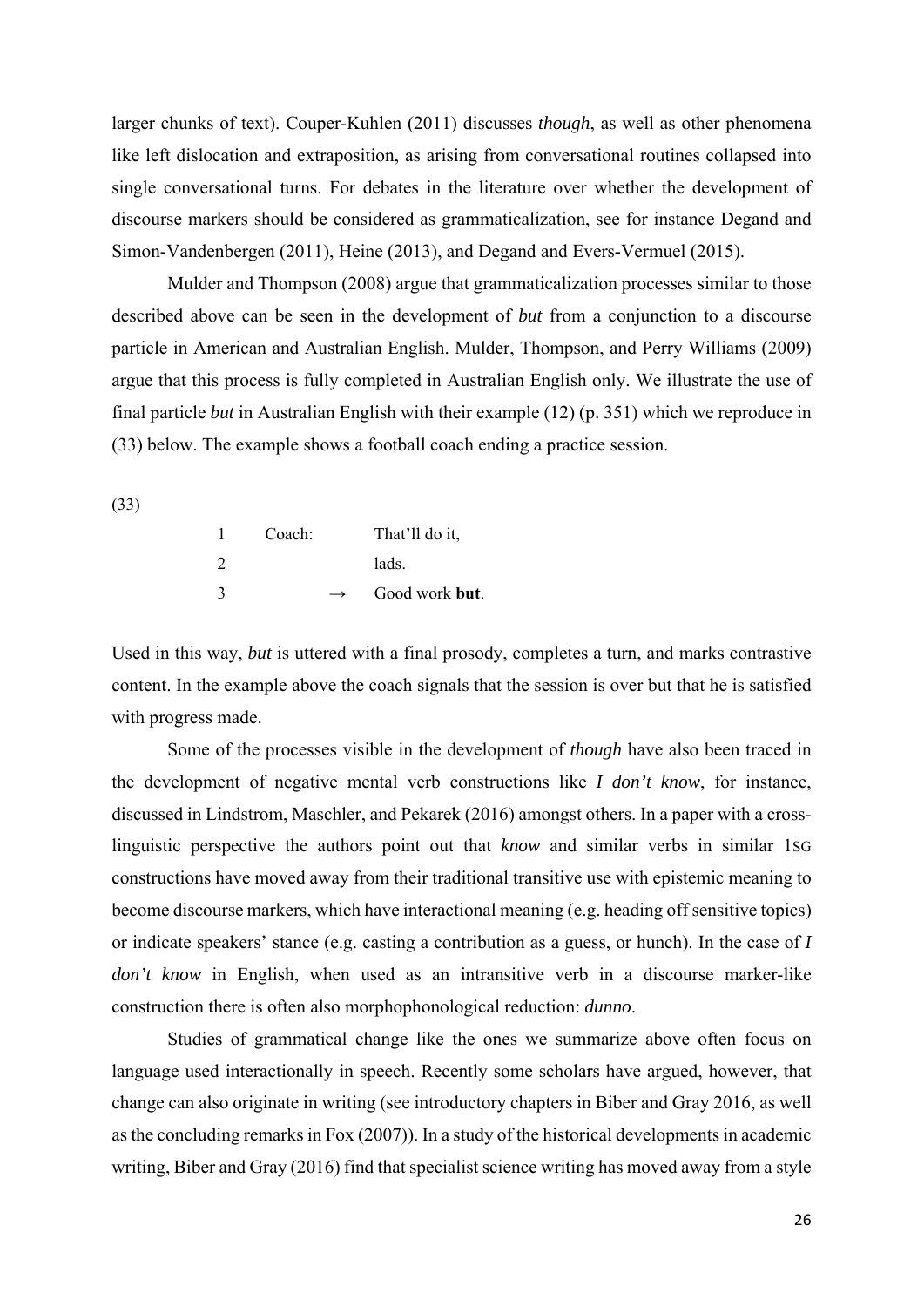characterized by its reliance on verbs and dependent clauses, typical of the 18<sup>th</sup> century, and has evolved a new discourse style with innovative use of grammatical features. This discourse style is characterized by complex phrasal syntax, namely by the increased use of nominalizations (*consumption*, *comparison*, *sustenance*), attributive adjectives (*gradually expanding cumulative effect*), nouns as nominal pre-modifiers (*baggage inspection procedures*), prepositional phrases as nominal post-modifiers (*a high incidence of heavy alcohol consumption amongst patients*), and appositive noun phrases (*Dallas Salisbury, CEO of the Employee Benefit Research Institute*) (examples from Biber and Gray 2016: 132). Such structures lead to greater compression of information. Biber and Gray illustrate the possible degrees of compression with the following examples (*ibid*.: 208), underlining in the original):

- (34) a. And if his Computation, which was made for Greenwich, had been reduced to the Meridian of London, the Difference would have been still less.
	- b. And if his Computation made for Greenwich had been reduced to the Meridian of London, the Difference would have been still less.
	- c. And if his Computation for Greenwich had been reduced to the Meridian of London, the Difference would have been still less.
	- d. And if his Greenwich Computation had been reduced to the London Meridian, the Difference would have been still less.

In (a) above the first underlined NP is modified using a finite relative clause; in (b) the same information is expressed with a non-finite relative; in (c) it is compressed further into a postmodifying *for*-PP; and in (d) the compression is maximal: the information is now expressed via the noun pre-modifying another noun. The move away from clausal embedding resulting in this compression enables writers to give as much information as possible in as few words as possible; however, it also comes with a cost: loss of explicitness. In (a) we are told what the semantic relationship is between *his Computation* and *Greenwich* (the computation was made for Greenwich), whereas in (d) we can recover this semantic link only if we have the necessary background knowledge.

The development of such a phrasal discourse style, especially in specialist science writing characterized by the increased use of complex phrasal structures, can be explained by adopting a functional linguistic perspective and relating it to the changing requirements of the respective linguistic community. The developments in science in the last centuries have led to increased communication within a greatly increased number of sub-disciplines and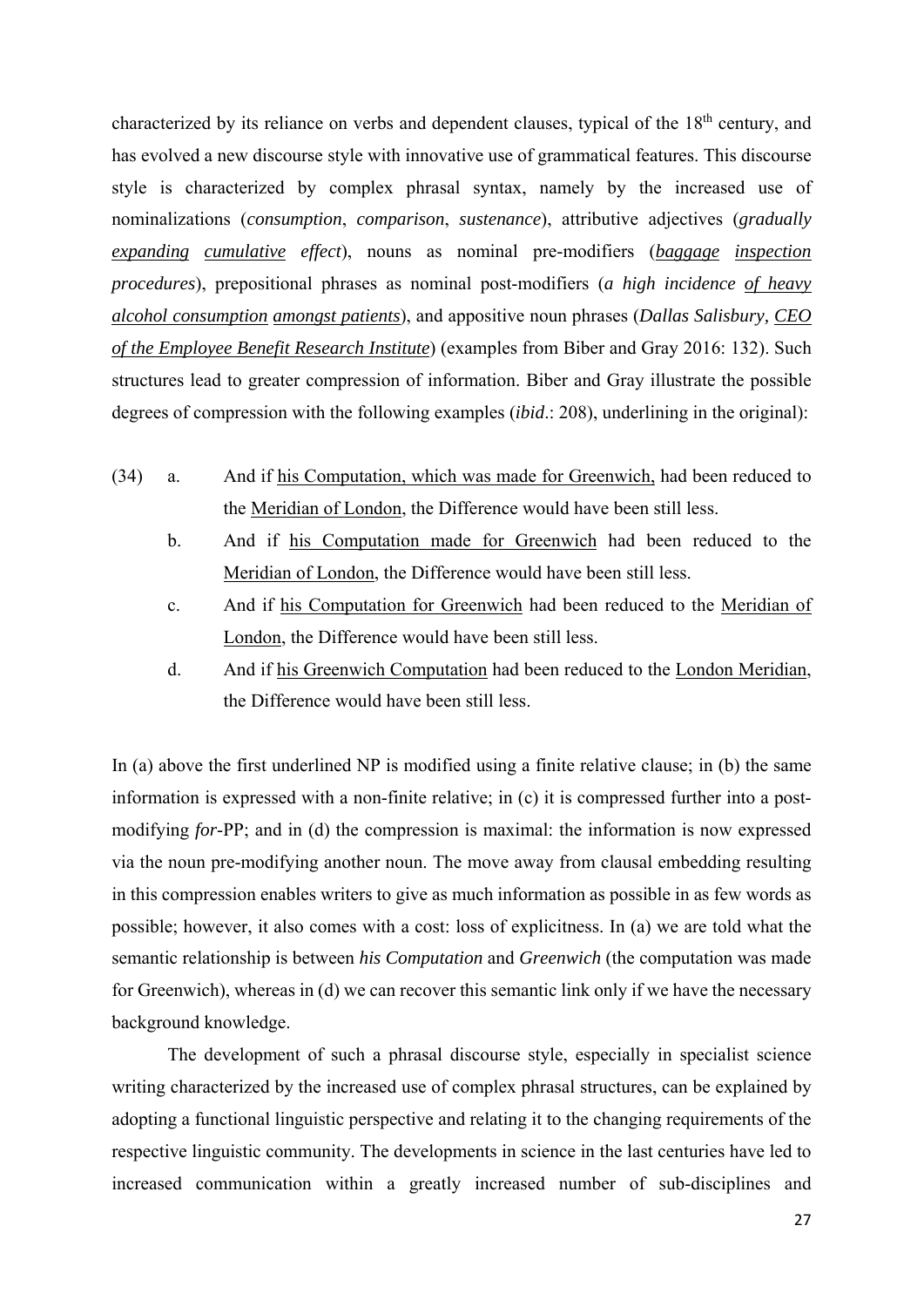increasingly specialized fields. Compression responds to the need for economy of communication prompted by the sheer information explosion since the  $18<sup>th</sup>$  century and especially in the course of the  $20<sup>th</sup>$  century. The lack of explicitness can be tolerated because specialist science writing is by and for experts in narrow domains (see Biber and Gray 2016 and references therein).

Biber and Gray (2016) argue, however, that the developments they trace via quantitative corpus-based studies are not simply a matter of variation in the rate with which available grammatical resources are used. Rather, the increased use of some resources, e.g. nouns modifying other nouns (or NN structures), is accompanied by shifts in the grammatical characteristics of these structures, the range of elements that can enter into them, and the semantic relations that are possible between them. Thus NN structures which in the  $16<sup>th</sup>$  century are attested with only very restricted semantic relations between the two nouns (mostly titles in expressions like *King David* or *Master George*) gradually expand and in the course of the 20<sup>th</sup> century come to be used very widely with almost any noun being able to modify any other noun (see Chapter 5 of Biber and Gray 2016 for detailed descriptions of the functional extension of a range of structures).

The examples discussed in this section illustrate a view of grammar and discourse that sees the relationship between them as mutual and dynamic. Speakers and writers avail themselves of linguistic resources in order to show their understanding of the social action being undertaken in a particular interaction and to achieve their interactional goals. In doing so, however, speakers (re)shape the grammatical tools at their disposal and create new ones. Where such uses are repeated by a number of speakers on a number of occasions, the new use may become part of the linguistic code. The studies we have noted try to capture the creation and remodelling of grammatical resources, and thus strive for a usage-based perspective on grammar.

#### **5. Conclusion**

In this chapter we have reviewed the relationship between grammar and discourse from three different perspectives. First, we focused on the value of looking beyond the sentence to investigate how grammatical structures are used in building discourse. We noted problems in drawing a strict grammar–discourse boundary: in delimiting the sentence as a grammatical unit, and in analysing cohesive relationships of ellipsis and anaphora that can hold both within and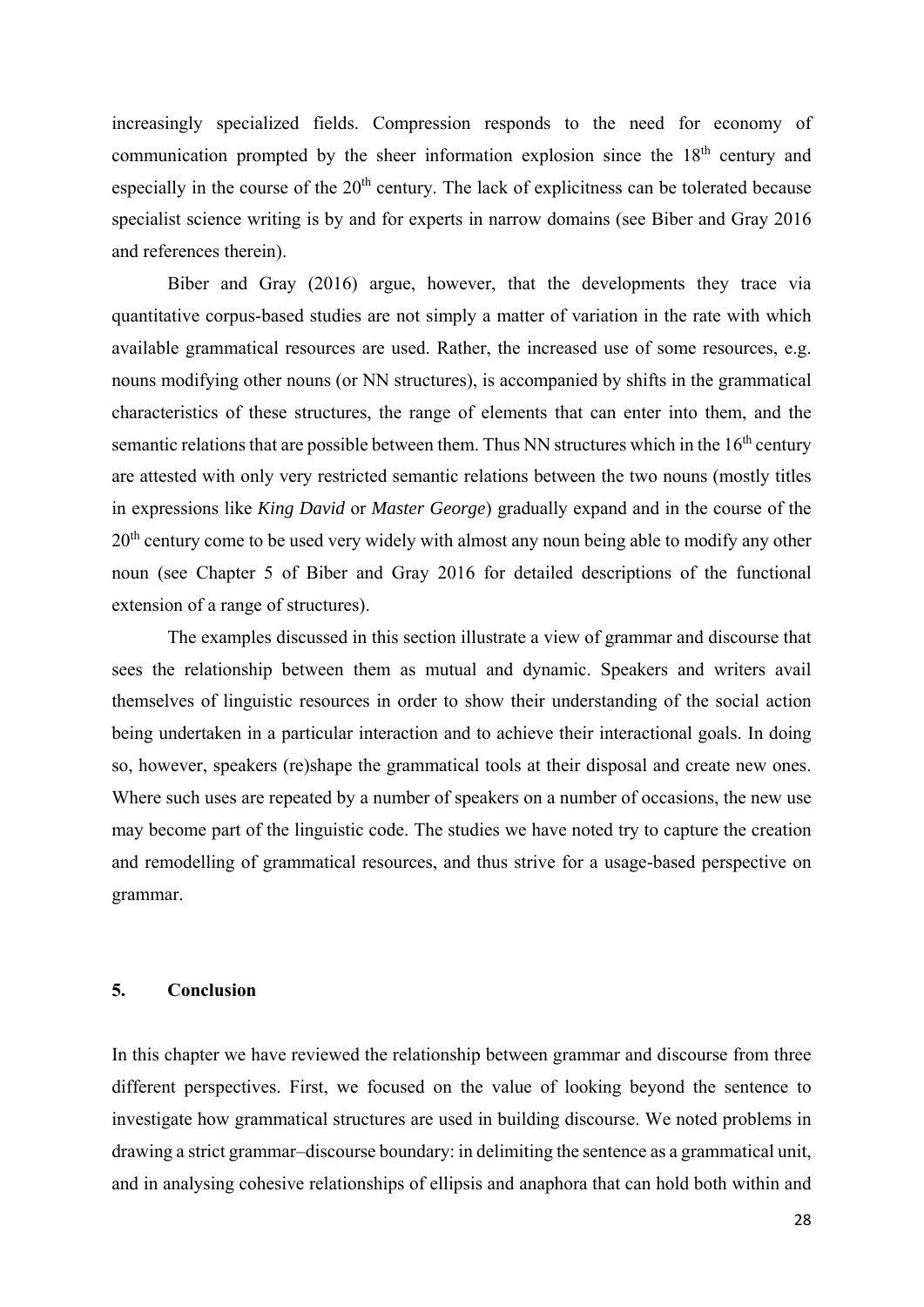across sentences. We illustrated particular challenges posed by spoken interaction, including the co-construction of grammatical units by different speakers, and the frequent use of clause fragments that are not syntactically integrated into sentential units.

 Our second perspective concerned the effect grammatical choices have on discourse. Here we highlighted some research in the tradition of discourse analysis that sees grammatical (as well as an array of other) choices as instrumental in presenting situations and events in different ways, including to suggest different ideologies and value systems, or to express different appraisals of and attitudes towards what is being talked about. Our discussion focused on choices that allow the foregrounding or backgrounding of participants, as well as on modality and the wider area of stance.

Finally, our third perspective considered how discourse can shape grammar. Scholars adopting this perspective see grammar as malleable and responsive to the contexts in which language is used. In this approach, grammar is not something that speakers simply deploy – on the contrary, it can change in response to (frequent) patterns of use.

Given that generative grammatical theories have drawn a sharp distinction between competence and performance, and have prioritized introspection over usage data (see Sprouse and Schütze, this volume, for discussion and developments), our brief review here has focused on those theories and approaches that see structure as bound up with function and use. By considering a range of frameworks and perspectives, we have tried to show some of the richness of recent work at the interface of grammar and discourse.

## **References**

Ariel, Mira. 2009. Discourse, grammar, discourse. *Discourse Studies* 11 (1): 5–36.

Athanasiadou, Angeliki, Costas Canakis and Bert Cornillie (eds.). 2006*. Subjectification: Various paths to subjectivity*. Berlin: Mouton De Gruyter.

Baker, P. and E. Levon. 2015. 'Picking the right cherries? A comparison of corpus-based and qualitative analyses of news articles about masculinity,' *Discourse and Communication* 9 (2): 221–236.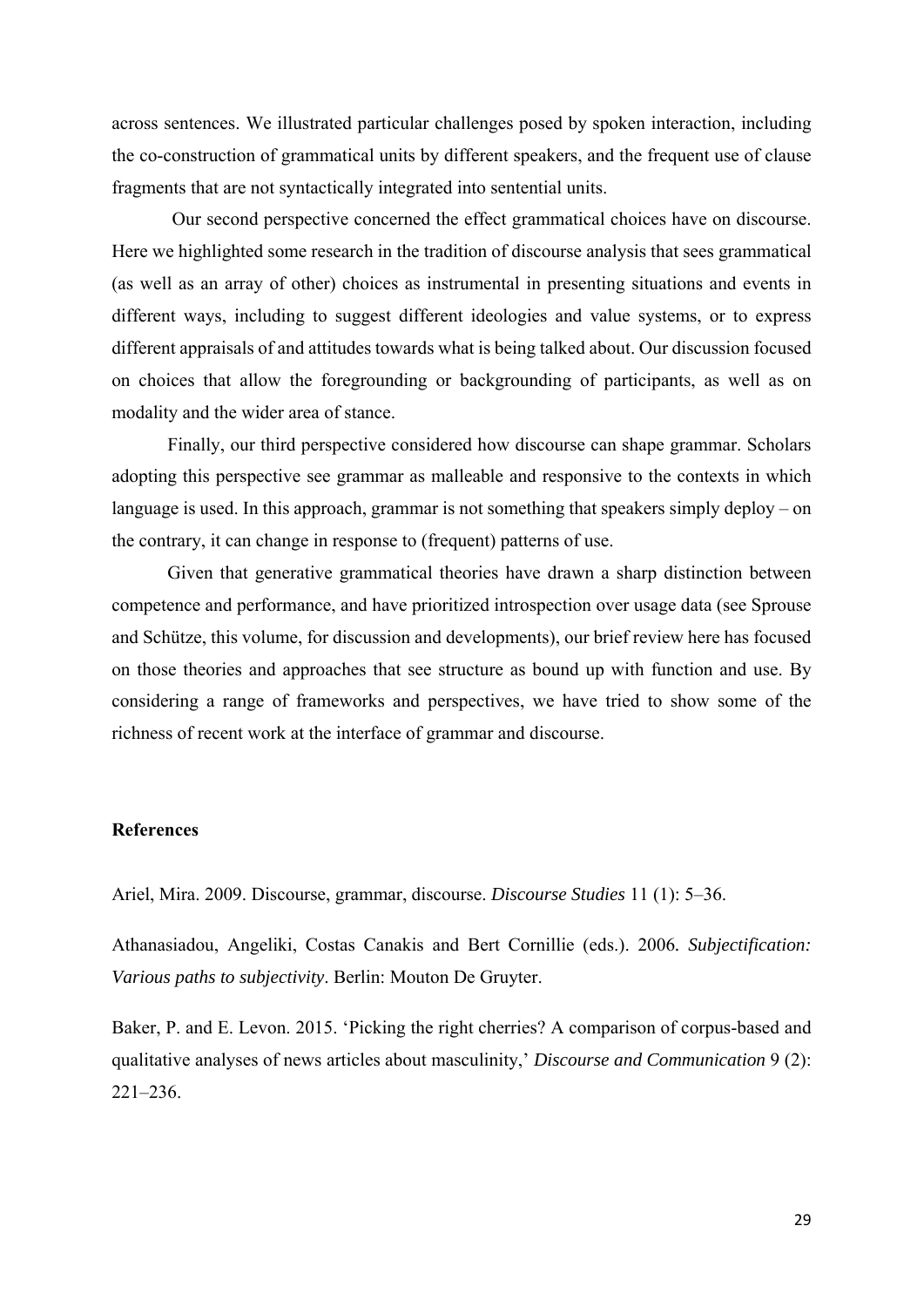Barth-Weingarten, Dagmar and Elizabeth Couper-Kuhlen (2002) On the development of final *though*: A case of grammaticalization? In Ilse Wischer and Gabriele Diewald (eds.) *New Reflections on Grammaticalization*. Amsterdam/Philadelphia: John Benjamins. 345-361.

Beaugrande, Robert-Alain de, and Wolfgang Ulrich Dressler (1981). *Introduction to text linguistics*. London: Longman.

Biber, Douglas. 2004. Historical patterns for the grammatical marking of stance: A crossregister comparison. In *Journal of Historical Pragmatics* 5(1): 107–136.

Biber, Douglas 2006. Stance in spoken and written university registers. In *Journal of English for Academic Purposes*, 5(2): 97-116.

Biber, Douglas, Stig Johansson, Geoffrey Leech, Susan Conrad, and Edward Finegan (1999). *Longman grammar of spoken and written English*. Harlow, Essex: Longman.

Billig, Michael. 2008. 'The language of critical discourse analysis: the case of nominalization' In *Discourse & Society*, 19(6): 783-800.

Bowie, Jill, and Bas Aarts. 2016. Clause fragments in English dialogue. In: María José López-Couso, Belén Méndez-Naya, Paloma Núñez-Pertejo and Ignacio M. Palacios-Martínez (eds.), *Corpus linguistics on the move: exploring and understanding English through corpora*  (Language and Computers: Studies in Digital Linguistics, 79). Leiden; Boston: Brill Rodopi, 259–288.

Brinton, Laurel J. 1996. *Grammaticalization and Discourse Functions*. Berlin and New York: Mouton de Gruyter.

Burridge, Kate. 2014. Cos – a new discourse marker for Australian English? *Australian Journal of Linguistics* 34(4), 524–48.

Bybee, Joan. 2003. Mechanisms of change in grammaticization: The role of frequency. In Joseph, Brian D. and Richard D. Janda (eds.) *The Handbook of Historical Linguistics*. Malden, MA: Blackwell.

Bybee, Joan. 2007. *Frequency of use and the organization of language*. Oxford: Oxford University Press.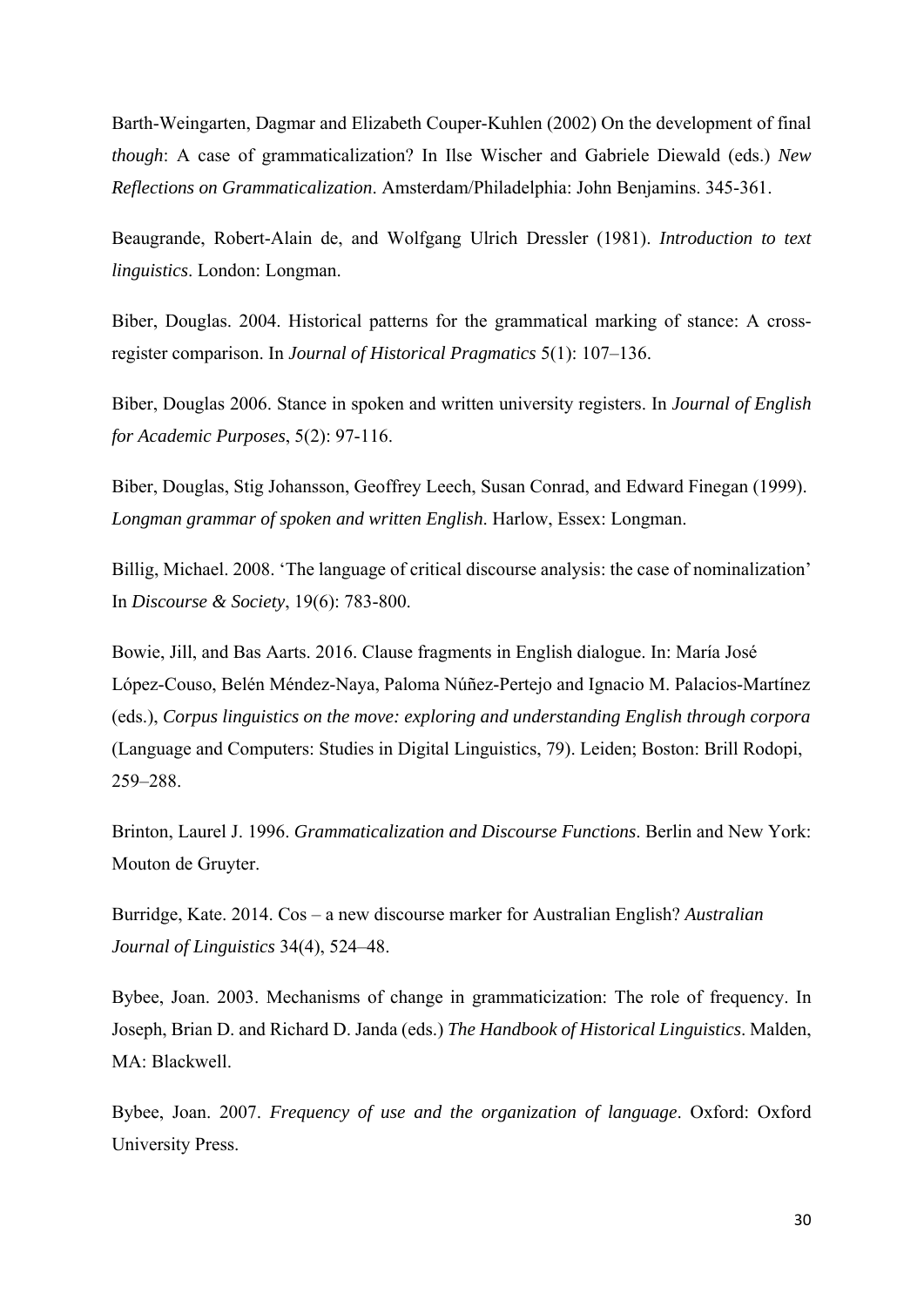Cann, Ronnie, Ruth Kempson, and Lutz Marten. 2005. *The dynamics of language: an introduction* (Syntax and Semantics, 35). Amsterdam: Elsevier.

Chafe, Wallace. 1994. *Discourse, consciousness, and time: the flow and displacement of conscious experience in speaking and writing*. Chicago: University of Chicago Press.

Chilton, P. 2004. *Analysing Political Discourse: Theory and Practice*. Routledge.

Chilton, P. 2005. 'Missing links in mainstream CDA: Modules, blends and the critical instinct' in R. Wodak and P. Chilton (eds): *A New Agenda in (Critical) Discourse Analysis: Theory, Methodology and Interdisciplinarity*. John Benjamins, pp. 19–52.

Coffin, C., Lillis, T., & O'Halloran, K. 2010. *Applied linguistics methods: A reader : Systemic functional linguistics, critical discourse analysis and ethnography*. London and Milton Keynes: Routledge and The Open University.

Couper-Kuhlen, Elizabeth. 2011. 'Grammaticalization and conversation' in Narrog and Heine 2011, 424-437.

Couper-Kuhlen, Elizabeth, and Tsuyoshi Ono. 2007. 'Incrementing' in conversation: a comparison of practices in English, German and Japanese. *Pragmatics* 17:4, 513–552.

Couper-Kuhlen, Elizabeth, and Margret Selting. 2018. *Interactional linguistics: studying language in social interaction.* Cambridge: Cambridge University Press.

Craenenbroeck, Jeroen van, and Jason Merchant. 2013. Ellipsis phenomena. In: M. den Dikken (ed.) (2013), *The Cambridge handbook of generative syntax*. Cambridge: Cambridge University Press, 1427–1520.

Craenenbroeck, Jeroen van, and Tanja Temmerman (eds) (forthcoming). *The Oxford handbook of ellipsis*. Oxford: Oxford University Press.

Culicover, Peter W., and Ray Jackendoff. 2005. *Simpler syntax*. Oxford: Oxford University Press.

Cumming, S., Ono, T., and Lauri, R. 2006. Discourse, grammar and interaction. In Van Dijk, T. A., editor, *Discourse Studies: A Multidisciplinary Introduction*, volume 1, pages 8–36. Sage Publications, London, 2nd edition.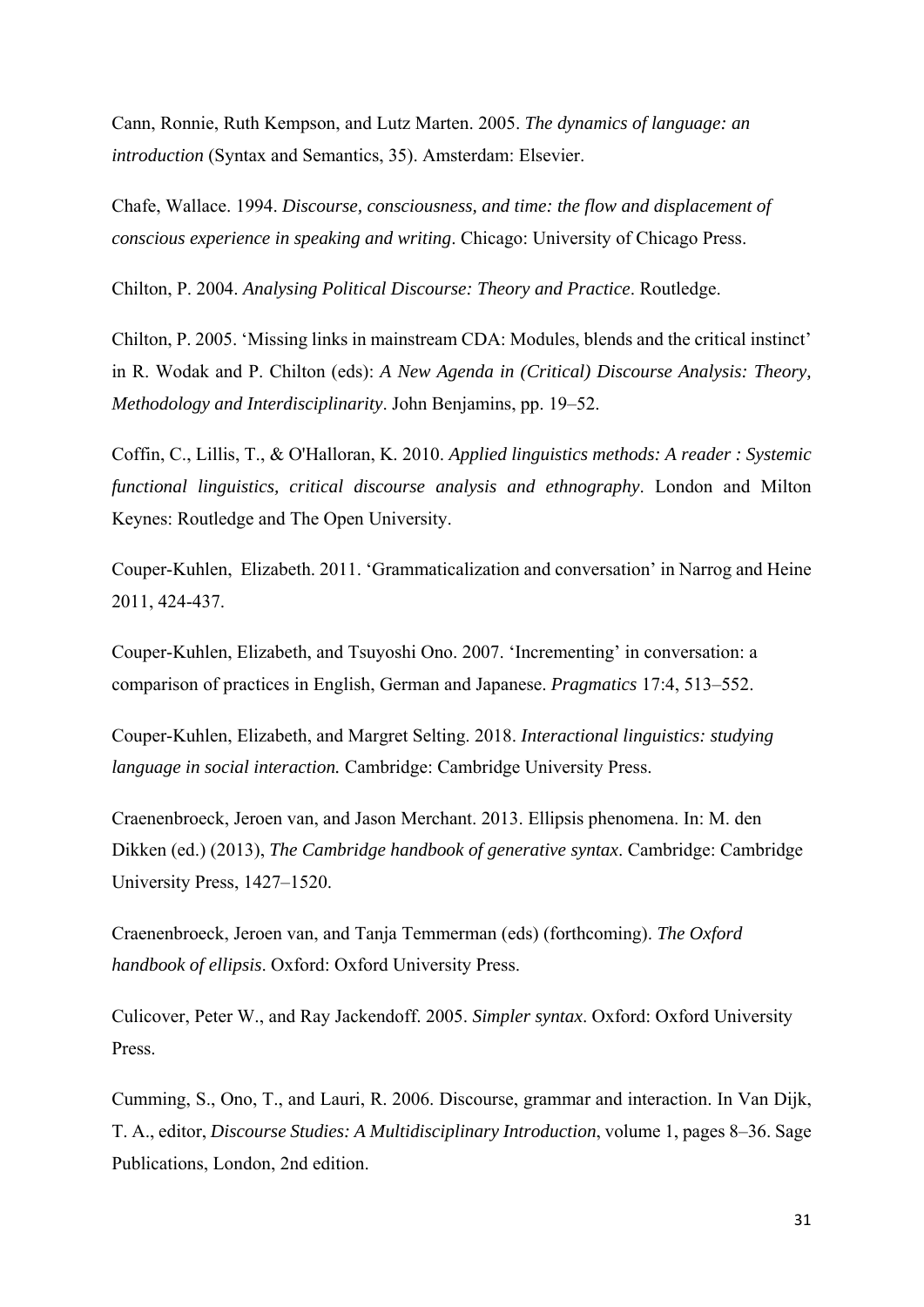Degand, Liesbeth, and Simon-Vandenbergen (eds) 2011. *Grammaticalization, pragmaticalization, and (inter)subjectification: methodological issues in the study of discourse markers*. Special issue of *Linguistics*, 49:2.

Degand, Liesbeth, and Evers-Vermeul, Jacqueline. 2015. Grammaticalization or pragmaticalization of discourse markers? More than a terminological issue. *Journal of Historical Pragmatics* 16:1, 59–85.

Dehé, Nicole. 2014. *Parentheticals in spoken English: the syntax–prosody relation* (Studies in English Language). Cambridge: Cambridge University Press.

Dehé, Nicole, and Yordanka Kavalova (eds.) 2007. *Parentheticals*. Amsterdam: Benjamins,  $25 - 52$ .

Du Bois, John W. 1987. The discourse basis of ergativity. In *Language*, 63 (4), 805-855.

Du Bois, John W. 2003. Discourse and grammar In Tomasello, Michael (ed.) *The New Psychology of Language: Cognitive and Functional Approaches to Language Structure*, volume 2, pp. 47-87. Mahwah, NJ: Lawrence Erlbaum Associates.

Englebretson, Robert. 1997. Genre and Grammar: Predicative and Attributive Adjectives in Spoken English. In Juge Matthew L. and Jeri L. Moxley (eds.) *Proceedings of the Twenty-Third Annual Meeting of the Berkeley Linguistics Society: General Session and Parasession on Pragmatics and Grammatical Structure*. Berkeley, CA: Berkeley Linguistics Society.

Fairclough, N. 1992. *Discourse and Social Change*. Cambridge: Polity Press.

Ferris, D. Connor. 1993. *The meaning of syntax: A study in the adjectives of English*. London: Longman Group Ltd.

Fowler, R. 1991. *Language in the News*. London: Routledge.

Fowler, R., Hodge, R., Kress, G., & Trew, T. (1979). *Language and control*. London: Routledge.

Fox, Barbara A. 2007. Principles shaping grammatical practices: An exploration. *Discourse Studies*, 9(3): 299-318.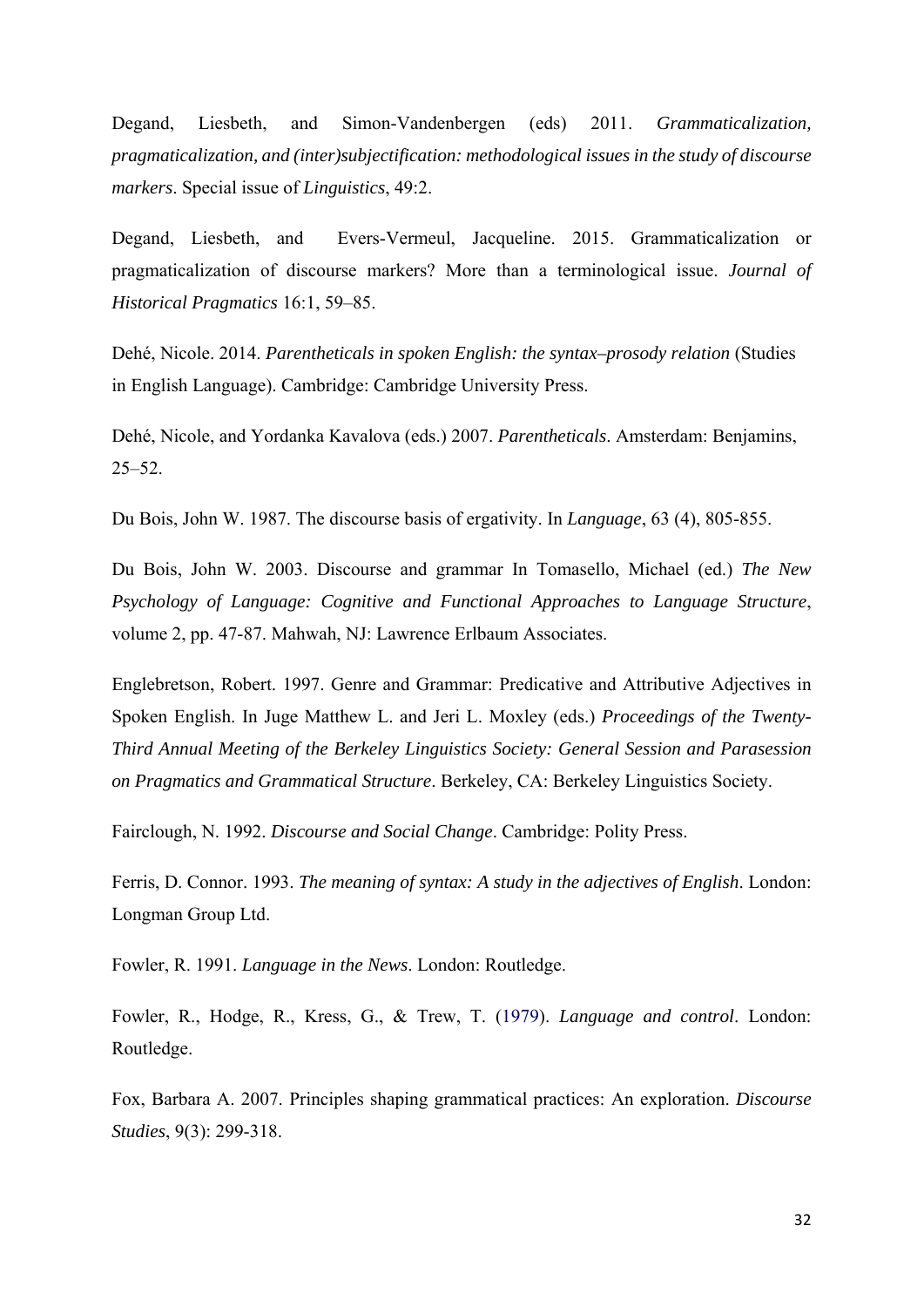Gabrielatos, C. and P. Baker 2008. 'Fleeing, sneaking, flooding: A corpus analysis of discursive constructions of refugees and asylum seekers in the UK press 1996-2005,' *Journal of English Linguistics* 36: 5–38.

Gee, J. P. 2018. *Introducing Discourse Analysis: From Grammar to Society*. Routledge, London and New York.

Ginzburg, Jonathan. 2012. *The interactive stance: meaning for conversation*. Oxford: Oxford University Press.

Ginzburg, Jonathan, and Raquel Fernández (2010). Computational models of dialogue. In Alexander Clark, Chris Fox, and Shalom Lappin (eds), *The handbook of computational linguistics and natural language processing*. Oxford: Blackwell, 429–81.

Givón, Talmy (1979). *On understanding grammar*. New York: Academic Press.

Gray, Bethany and Douglas Biber. 2015. Stance markers. In Aijmer, Karin and Christoph Ruhlemann (eds) *Corpus Pragmatics: A Handbook*. Cambridge: Cambridge University Press, 219—248.

Guéron, Jacqueline (ed.) (2015). *Sentence and discourse* (Oxford Studies in Theoretical Linguistics). Oxford; New York: Oxford University Press.

Haig, Geoffrey and Stefan Schnell (2016) The discourse basis of ergativity revisited. In *Language*, 93(3) 591-618.

Halliday, M. A. K. (1985). *An introduction to functional grammar*. London: Edward Arnold.

Halliday, M.A.K. (2014). *Halliday's introduction to functional grammar*, 4th edn, revised by Christian M. I. M. Matthiessen. London & New York: Routledge.

Halliday, M. A. K., and Ruqaiya Hasan (1976). *Cohesion in English*. London: Longman.

Harrison, Chloe, Louise Nuttall, Peter Stockwell and Wenjuan Yuan (eds.) 2014. *Cognitive Grammar in Literature*. Amsterdam/Philadelphia: John Benjamins Publishing Company.

Hart, Christopher. 2014. *Discourse, Grammar and Ideology: Functional and Cognitive Perspectives*. London: Bloomsbury Publishing.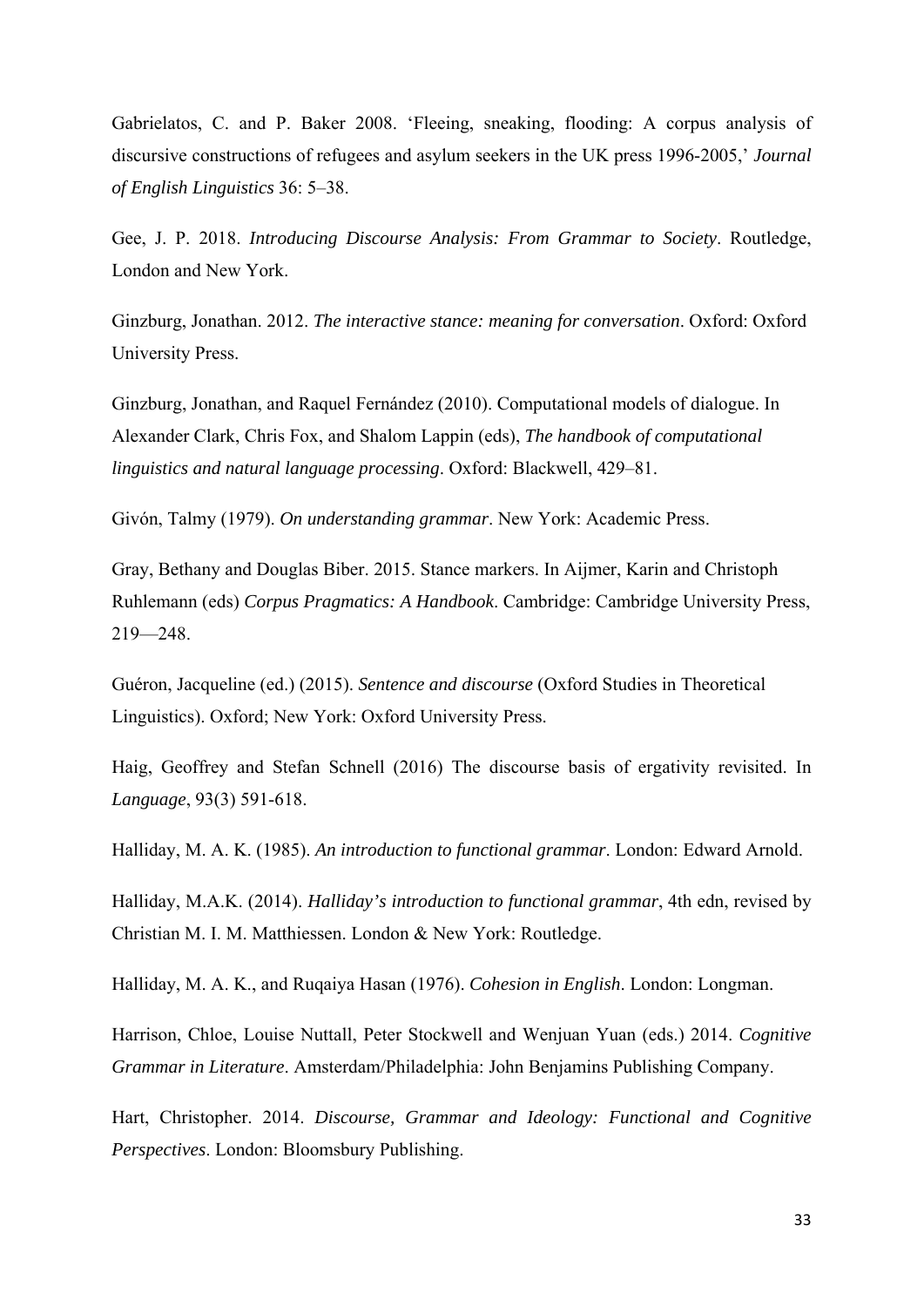Hart, Christopher. 2016. Event-Frames Affect Blame Assignment and Perception of Aggression in Discourse on Political Protests: An Experimental Case Study in Critical Discourse Analysis. *Applied Linguistics* 1-23.

Heine, Bernd (2013) On discourse markers: grammaticalization, pragmaticalization, or something else? *Linguistics* 51: 6, 1205–47.

Heine, Bernd, Ulrike Claudi and Friederike Hünnemeyer. 1991. *Grammaticalization: A conceptual framework*. Chicago: University of Chicago Press.

Heine, Bernd and Kuteva, Tania. 2002. *World lexicon of grammaticalization*. Cambridge: Cambridge University Press.

Heine, Bernd and Kuteva, Tania. 2007. *The Genesis of Grammar: A reconstruction*. Oxford: Oxford University Press.

Hopper, Paul J. (2012) Emergent grammar. In Gee, James Paul and Michael Handford (eds) *The Routledge Handbook of Discourse Analysis*. London and New York: Routledge.

Hopper, Paul J. and Elizabeth Closs Traugott. 2003. *Grammaticalization, 2nd edition*. Cambridge: Cambridge University Press

Huddleston, Rodney, and Geoffrey K. Pullum *et al.* (2002), *The Cambridge grammar of the English language*. Cambridge: Cambridge University Press.

Kaltenböck, Gunther, Bernd Heine, and Tania Kuteva (2011) On thetical grammar. *Studies in Language* 35:4, 852–97.

Kempson, Ruth (2016) Syntax as the dynamics of language understanding. In Keith Allan (ed.), *The Routledge handbook of linguistics*. London: Routledge, 135–52.

Kempson, Ruth, Wilfried Meyer-Viol, and Dov Gabbay (2001) *Dynamic syntax: the flow of language understanding*. Oxford: Blackwell.

Kress, G., & Hodge, R. (1979). Language as ideology. London: Routledge.

Kuteva, Tania. 2004. *Auxiliation: An enquiry into the nature of grammaticalization, 2nd edition*. Oxford: Oxford University Press.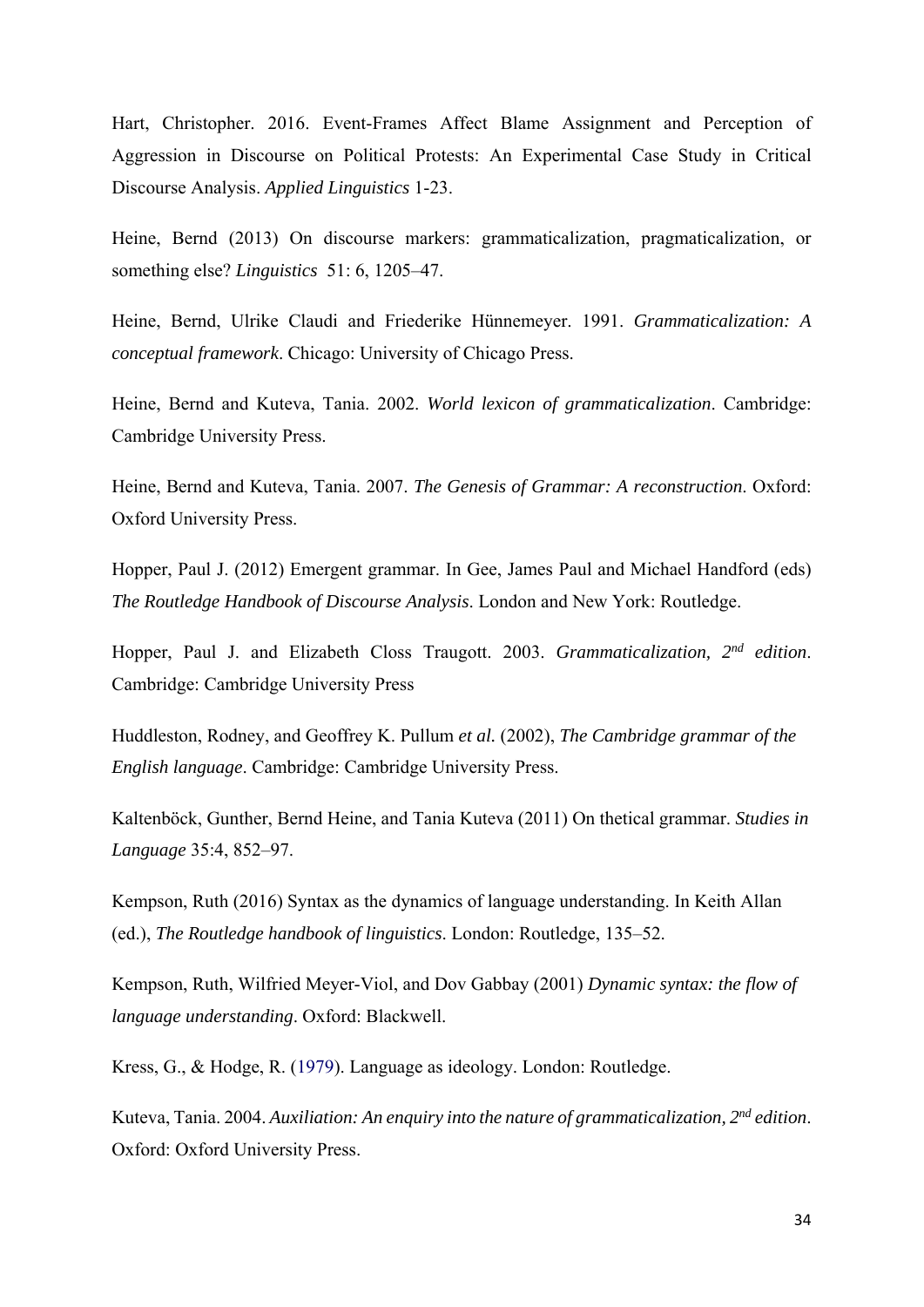Langacker, R.W. (1991). *Foundations of cognitive grammar*; Vol. II: *descriptive application*. Stanford, CA: Stanford University Press.

Leech, Geoffrey (2000) Grammars of spoken English: new outcomes of corpus-oriented research. *Language Learning* 50 (4), 675–724.

Lehmann, Christian 1985. 'Synchronic variation and diachronic change' *Lingua e Stile*, 20 (3), 303-318.

Lerner, Gene H. (1992) Assisted storytelling: deploying shared knowledge as a practical matter. *Qualitative Sociology* 15:3, 247–71.

Levinson, Stephen C. (1983) *Pragmatics*. Cambridge: Cambridge University Press.

Levinson, Stephen C. (2017) Speech acts, in Yan Huang (ed.) *The Oxford handbook of pragmatics*. Oxford: Oxford University Press, 199–216.

Li, Juan (2011) Collision of language in news discourse: a functional–cognitive perspective on transitivity, *Critical Discourse Studies*, 8:3, 203-219.

Lightfoot, David (1999) *The Development of Language: Acquisition, Change, and Evolution*. Malden, MA: Blackwell.

Lindström, Jan, Maschler, Yael and Simona Pekarek Doehler (2016) A cross-linguistic perspective on grammar and negative epistemics in talk-in-interaction In *Journal of Pragmatics*, 106, 72-79.

Linell, Per (1998) *Approaching dialogue: talk, interaction and contexts in dialogical perspectives*. Amsterdam: Benjamins.

Linell, Per (2005) *The written language bias in linguistics: its nature, origins and transformations*. London: Routledge.

Martin, J. R. 2011 Systemic Functional Linguistics In Paltridge, B. (ed). *Continuum companion to discourse analysis*. London: Continuum.

Martin, J. (2016). Meaning matters: A short history of systemic functional linguistics. *WORD,62*(1), 35-58.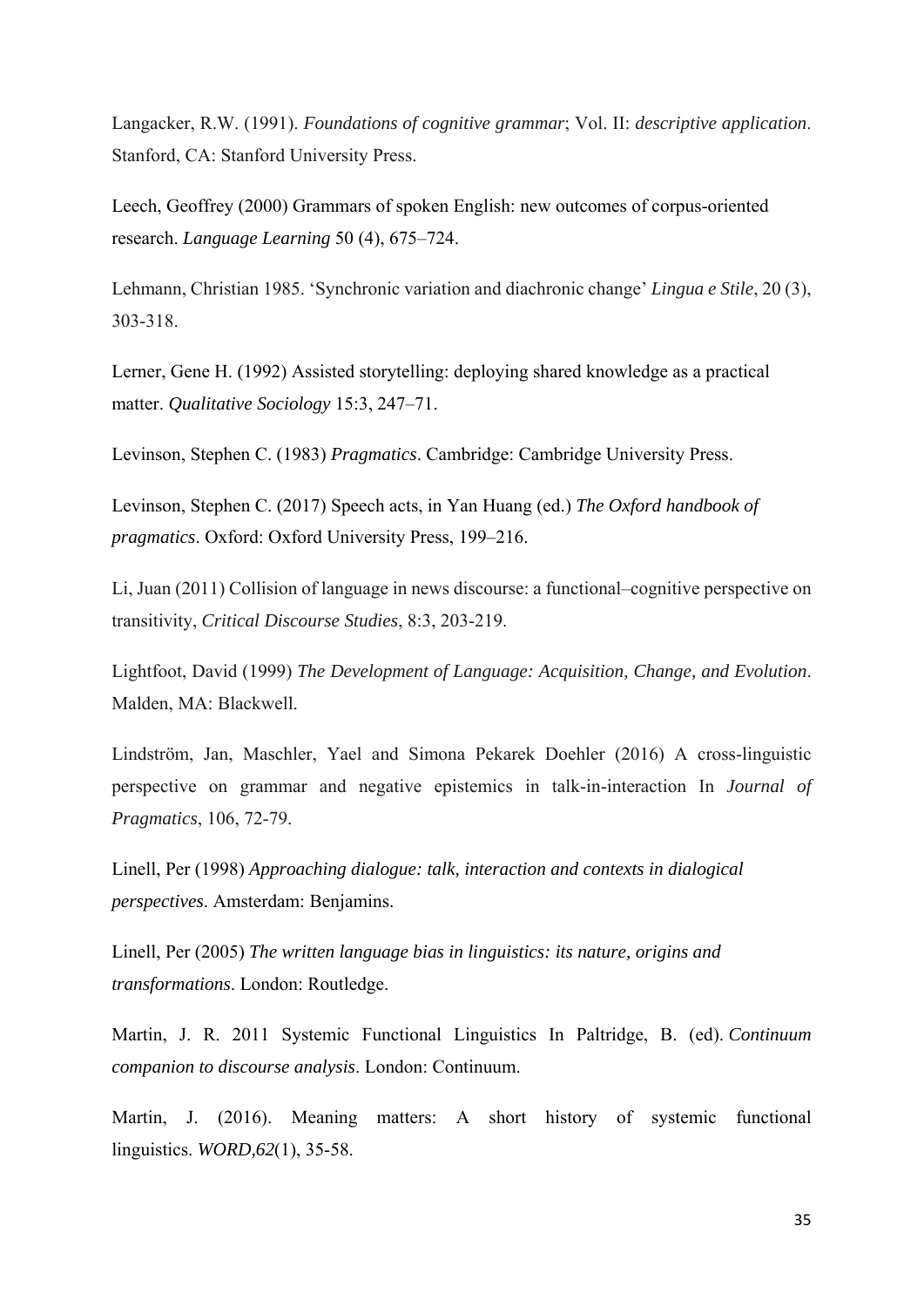Miller, Jim (2006) Spoken and written English. In Bas Aarts and April McMahon (eds), *The handbook of English linguistics*. Oxford: Blackwell, 670–91.

Miller, Jim, and Regina Weinert (1998). *Spontaneous spoken language: syntax and discourse*. Oxford: Clarendon Press.

Mulder, Jean and Sandra A. Thompson. 2008. The grammaticalization of *but* as final particle in English conversation. In Laury, Ritva (ed.) *Crosslinguistic Studies of Clause Combining*. Amsterdam/Philadelphia: John Benjamins Publishing Company.

Mulder, Jean, Sandra A. Thompson and Cara Perry Williams (2009) Final *but* in Australian English Conversation. In Pam Peters, Peter Collins and Adam Smith (eds.) *Comparative Studies in Australian and New Zealand English: Grammar and beyond*, 339-359. Amsterdam/Philadelphia: John Benjamins Publishing Company.

Narrog, Heiko and Bernd Heine. 2011. *The Oxford Handbook of Grammaticalization*. Oxford: Oxford University Press.

Nelson, Gerald, Sean Wallis, and Bas Aarts (2002) *Exploring natural language: working with the British component of the International Corpus of English*. Amsterdam: Benjamins.

Öhl, Peter. 2014. Acquisition-based and usage-based explanations of grammaticalisaton: An integrative approach. In Hancil, Sylvie and Ekkehard Honig (eds.) *Grammaticalization -- Theory and Data*. Amsterdam/Philadelphia: John Benjamins Publishing Company. Volume 162 of Studies in Language Companion Series.

Quaglio, Paulo, and Douglas Biber (2006) The grammar of conversation. In Bas Aarts and April McMahon (eds), *The handbook of English linguistics*. Oxford: Blackwell, 692–723.

Quirk, Randolph, Sidney Greenbaum, Geoffrey Leech, and Jan Svartvik (1985). *A Comprehensive Grammar of the English Language*. London: Longman.

Sacks, Harvey, Emanuel A. Schegloff, and Gail Jefferson (1974) A simplest systematics for the organization of turn-taking for conversation. *Language* 50: 696–735.

Sanders, T., and H. Pander Maat (2006). Cohesion and coherence: linguistic approaches. In Keith Brown (ed.), *Encyclopedia of language & linguistics*, 2nd edn. Amsterdam: Elsevier (supplied as online service by ScienceDirect), 591–595.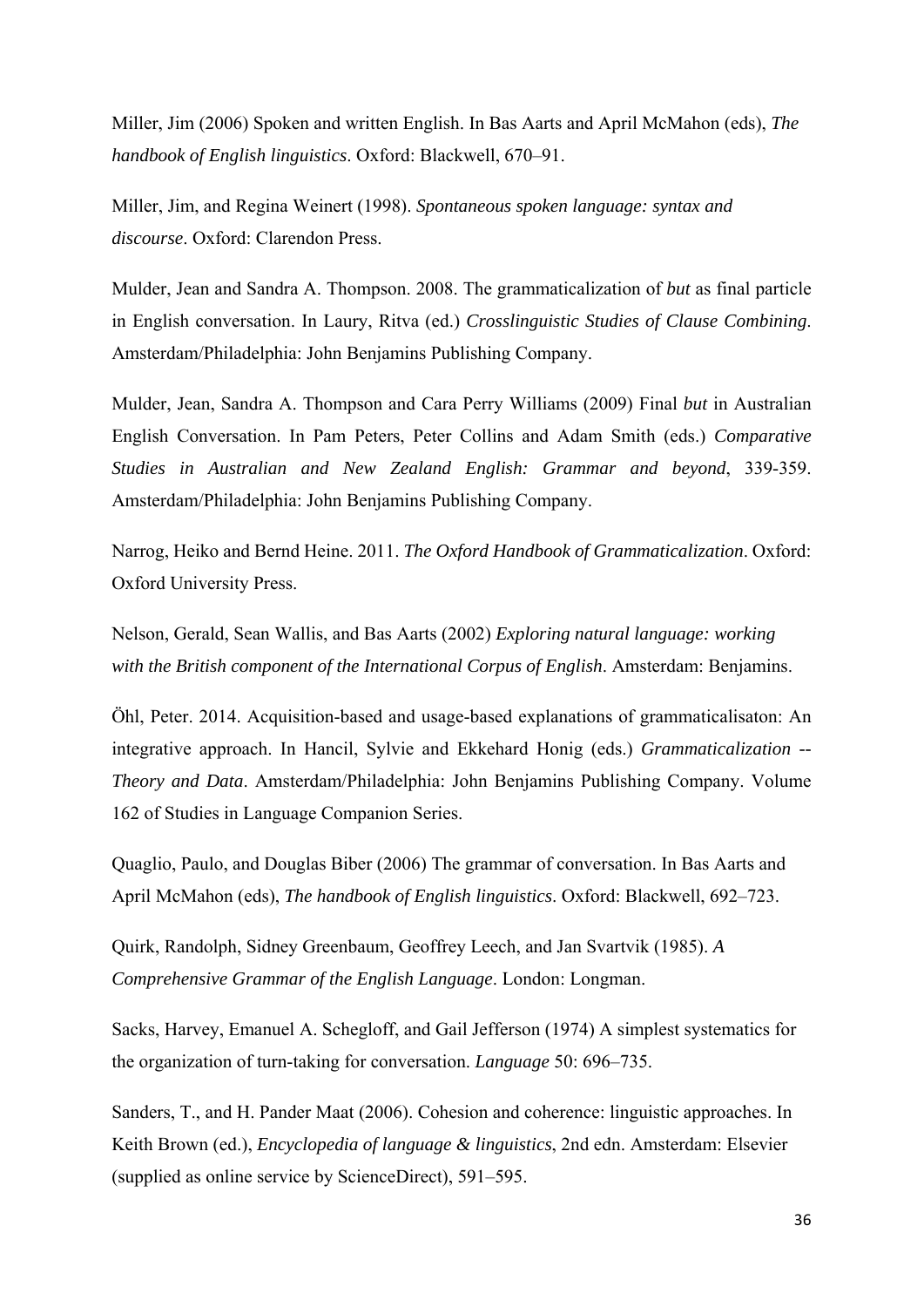Sanders, T., and J. Sanders (2006). Text and text analysis. In Keith Brown (ed.), *Encyclopedia of language & linguistics*, 2nd edn. Amsterdam: Elsevier (supplied as online service by ScienceDirect), 597-607.

Schleppegrell, M. (2014) Systemic Functional Linguistics. In Gee, J., & Handford, M. (2014). *The Routledge handbook of discourse analysis*. London and New York: Routledge. Pp. 21-34

Sidnell, Jack (2012) Turn-continuation by self and by other. *Discourse Processes* 49: 314–37.

Sidnell, Jack, and Tanya Stivers (eds) (2013) *The handbook of conversation analysis*. Oxford: Wiley-Blackwell.

Smith, Andrew D. M., Graeme Trousdale and Richard Waltereit (eds.) 2015. *New directions in Grammaticalisation Research.* Amsterdam/Philadelphia: John Benjamins Publishing Company. Volume 166 in Studies in Language Companion Series.

Stivers, Tanya (2010) An overview of the question–response system in American English conversation. *Journal of Pragmatics* 42 (10), 2772–81.

Stivers, Tanya, N. J. Enfield, and Stephen C. Levinson (eds.) (2010) *Question–response sequences in conversation across ten languages*. Special issue of *Journal of Pragmatics*, 42 (10).

Szczepek, Beatrice (2000a) Formal aspects of collaborative productions in English conversation, *InLiSt – Interaction and Linguistic Structures*, 17. http://www.inlist.unibayreuth.de/issues/17/index.htm.

Szczepek, Beatrice (2000b) Functional aspects of collaborative productions in English conversation, *InLiSt – Interaction and Linguistic Structures*, 21. http://www.inlist.unibayreuth.de/issues/21/index.htm.

Thompson, Sandra A. 1988. A discourse approach to the category 'adjective'. In John A. Hawkins (ed.) *Explaining Language Universals*. Oxford: Blackwell. 167-210.

Toolan, M. (2016). Peter black, Christopher Stevens, class and inequality in the Daily Mail. *Discourse & Societ*y, 27(6):642–660.